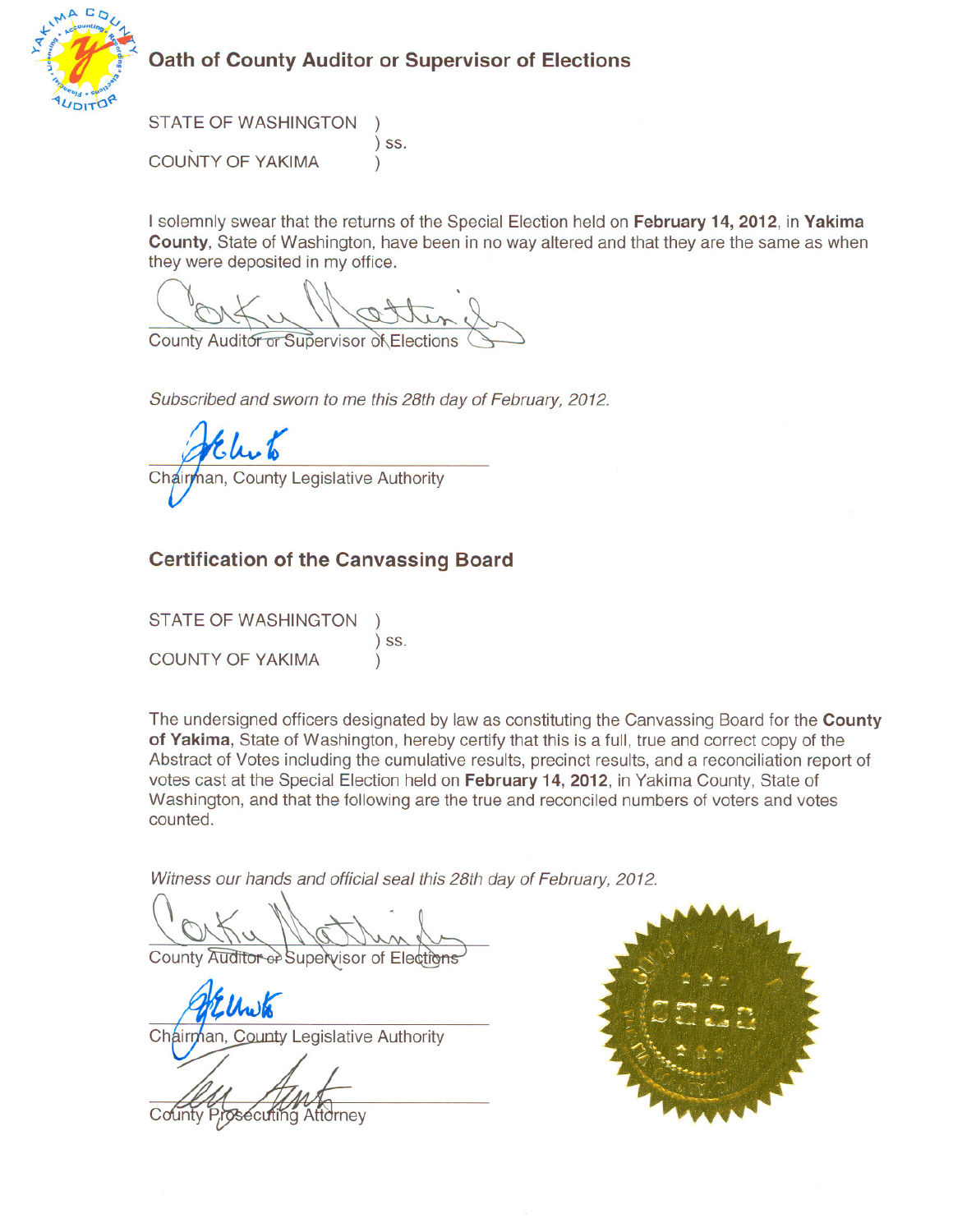# **Reconciliation Report**

**Yakima County**

# **Special Election; February 14, 2012**

| Active registered voters                                           | 86,296        |                                                                  | <b>Overall ballot</b>                                                                                | Total ballots received                                                                                          | 35,807                                |
|--------------------------------------------------------------------|---------------|------------------------------------------------------------------|------------------------------------------------------------------------------------------------------|-----------------------------------------------------------------------------------------------------------------|---------------------------------------|
| Inactive registered voters                                         | 6,664         |                                                                  | reconciliation                                                                                       | Total ballots counted                                                                                           | 35,720                                |
| <b>Total registered voters</b>                                     | 92,960        |                                                                  |                                                                                                      | Total ballots rejected                                                                                          | 87                                    |
| <b>Credited voters</b>                                             | 35,720        |                                                                  |                                                                                                      | Not reconciled                                                                                                  | 0                                     |
| <b>Voter Category Reconciliation Detail</b>                        |               |                                                                  |                                                                                                      |                                                                                                                 |                                       |
| <b>Ballot Categories</b>                                           | <b>Issued</b> | <b>Returned (include</b><br>provisionals from other<br>counties) | <b>Accepted / counted</b>                                                                            | Rejected (include<br>provisionals sent to other<br>counties)                                                    | <b>Ballot category</b><br>discrepancy |
| <b>Ballot category totals</b>                                      | 86,419        | 35,807                                                           | 35,720                                                                                               | 87                                                                                                              |                                       |
| <b>UOCAVA</b>                                                      | 389           | 60                                                               | 60                                                                                                   | 0                                                                                                               | 0                                     |
| Federal write-In                                                   | n/a           |                                                                  |                                                                                                      |                                                                                                                 | 0                                     |
| Provisional                                                        |               |                                                                  |                                                                                                      |                                                                                                                 | $\overline{0}$                        |
| <b>Ballots cast on AVU's</b>                                       |               |                                                                  |                                                                                                      |                                                                                                                 | 0                                     |
| All other ballots not reported<br>above (include Regular &<br>ACP) | 86,028        | 35,745                                                           | 35,658                                                                                               | 87                                                                                                              | 0                                     |
| <b>☑ Yes</b><br>$\Box$ No                                          |               | WAC 434-262-060, 434-262-070 and 434-262-100.                    | Are both the Overall ballot reconciliation and total Ballot category discrepancy cells showing zero? | If not, attach an explanation of the discrepancies and/or the process followed to resolve the discrepancies per |                                       |
|                                                                    |               |                                                                  |                                                                                                      |                                                                                                                 |                                       |

| Additional information requested by the Secretary of State                                                                                                 |                 |
|------------------------------------------------------------------------------------------------------------------------------------------------------------|-----------------|
| Of the ballots accounted for above, how many were returned by email or fax?                                                                                | 10 <sup>1</sup> |
| Of all ballots accounted for above, how many were issued through MyBallot, another online program, or a pdf<br>sent from the county?                       | 1251            |
| Of all ballots <b>accepted/counted</b> as reported above, how many were issued through MyBallot, another online<br>program, or a pdf sent from the county? | 14 <sub>1</sub> |
| AutoMark counties: Please enter an estimate of voters using the AutoMark in the box to the right.                                                          | n/a             |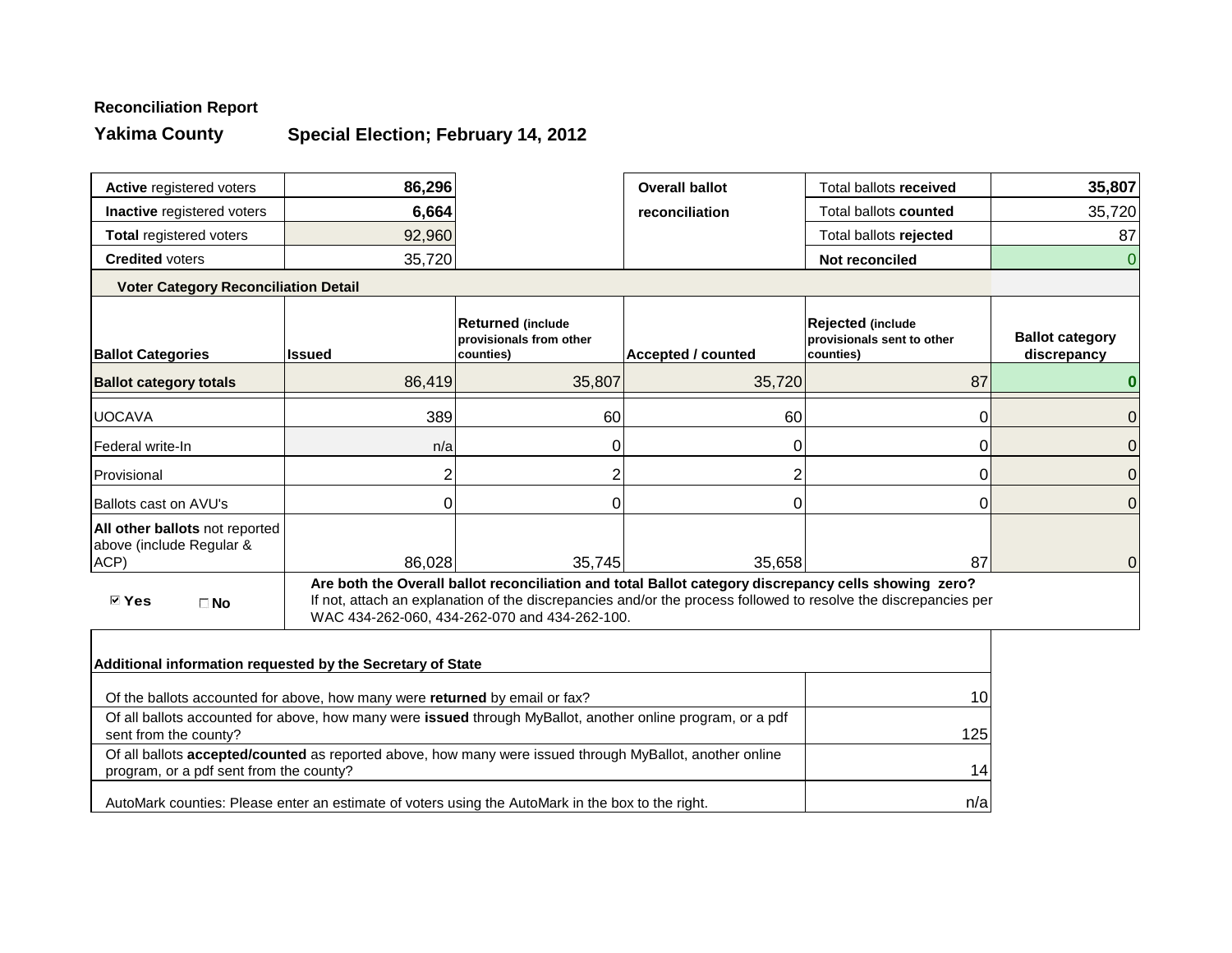### **Cumulative Report — Official Special Election — YAKIMA COUNTY, WASHINGTON — February 14, 2012**

**Page 1 of 3**

**02/28/2012 08:26 AM**

Precincts Reporting 0 of 128 = 0.00%

|            | Total Number of Voters: 35,720 of 86,296 = 41.39%                              |             |                           |             |          |          |              | Precincts Reporting 0 of 1 |
|------------|--------------------------------------------------------------------------------|-------------|---------------------------|-------------|----------|----------|--------------|----------------------------|
| Party      | Candidate                                                                      |             | <b>Total Ballots Cast</b> | <b>NA</b>   |          |          | <b>Total</b> |                            |
|            | Union Gap School District No. 2 Proposition No. 1 M & O Levy, Vote For 1       |             |                           |             |          |          |              |                            |
| Levy - Yes |                                                                                | 247         | 60.69%                    | 0           | 0.00%    | 247      | 60.69%       |                            |
| Levy - No  |                                                                                | 160         | 39.31%                    | 0           | 0.00%    | 160      | 39.31%       |                            |
|            | <b>Cast Votes:</b>                                                             | 407         | 100.00%                   | $\mathbf 0$ | 0.00%    | 407      | 100.00%      |                            |
|            | Over Votes:                                                                    | $\Omega$    | 0.00%                     | $\mathbf 0$ | 0.00%    | 0        | 0.00%        |                            |
|            | <b>Under Votes:</b>                                                            | $\mathbf 0$ | 0.00%                     | $\mathbf 0$ | 0.00%    | 0        | 0.00%        |                            |
|            | Naches Valley School District No. Jt3 Proposition No. 1 M & O Levy, Vote For 1 |             |                           |             |          |          |              |                            |
| Levy - Yes |                                                                                | 1,600       | 64.39%                    | 0           | 0.00%    | 1,600    | 64.39%       |                            |
| Levy - No  |                                                                                | 885         | 35.61%                    | 0           | 0.00%    | 885      | 35.61%       |                            |
|            | <b>Cast Votes:</b>                                                             | 2,485       | 99.04%                    | $\mathbf 0$ | 0.00%    | 2,485    | 99.04%       |                            |
|            | Over Votes:                                                                    | $\mathbf 0$ | 0.00%                     | $\mathbf 0$ | 0.00%    | 0        | 0.00%        |                            |
|            | <b>Under Votes:</b>                                                            | 24          | 0.96%                     | $\mathbf 0$ | 0.00%    | 24       | 0.96%        |                            |
|            | Naches Valley School District No. Jt3 Proposition No. 2 Bond, Vote For 1       |             |                           |             |          |          |              |                            |
| Approved   |                                                                                | 1,409       | 57.49%                    | 0           | 0.00%    | 1,409    | 57.49%       |                            |
| Rejected   |                                                                                | 1,042       | 42.51%                    | 0           | 0.00%    |          | 1,042 42.51% |                            |
|            | <b>Cast Votes:</b>                                                             | 2,451       | 97.69%                    | $\mathbf 0$ | 0.00%    | 2,451    | 97.69%       |                            |
|            | Over Votes:                                                                    | $\mathbf 0$ | 0.00%                     | $\mathbf 0$ | 0.00%    | $\Omega$ | 0.00%        |                            |
|            | <b>Under Votes:</b>                                                            | 58          | 2.31%                     | $\mathbf 0$ | 0.00%    | 58       | 2.31%        |                            |
|            | Yakima School District No. 7 Proposition No. 1 M & O Levy, Vote For 1          |             |                           |             |          |          |              |                            |
| Levy - Yes |                                                                                | 5,874       | 61.14%                    | 0           | 0.00%    | 5,874    | 61.14%       |                            |
| Levy - No  |                                                                                | 3,734       | 38.86%                    | $\mathbf 0$ | 0.00%    | 3,734    | 38.86%       |                            |
|            | <b>Cast Votes:</b>                                                             | 9,608       | 99.91%                    | $\mathbf 0$ | 0.00%    | 9,608    | 99.91%       |                            |
|            | Over Votes:                                                                    | 3           | 0.03%                     | $\mathbf 0$ | 0.00%    | 3        | 0.03%        |                            |
|            | <b>Under Votes:</b>                                                            | 6           | 0.06%                     | 0           | 0.00%    | 6        | 0.06%        |                            |
|            | East Valley School District No. 90 Proposition No. 1 M & O Levy, Vote For 1    |             |                           |             |          |          |              |                            |
| Levy - Yes |                                                                                | 2,163       | 59.47%                    | 0           | 0.00%    | 2,163    | 59.47%       |                            |
| Levy - No  |                                                                                | 1,474       | 40.53%                    | 0           | 0.00%    | 1,474    | 40.53%       |                            |
|            | <b>Cast Votes:</b>                                                             | 3,637       | 99.89%                    | $\mathbf 0$ | $0.00\%$ | 3,637    | 99.89%       |                            |
|            | Over Votes:                                                                    | 1           | 0.03%                     | 0           | 0.00%    | 1        | 0.03%        |                            |
|            | <b>Under Votes:</b>                                                            | 3           | 0.08%                     | $\mathbf 0$ | 0.00%    | 3        | 0.08%        |                            |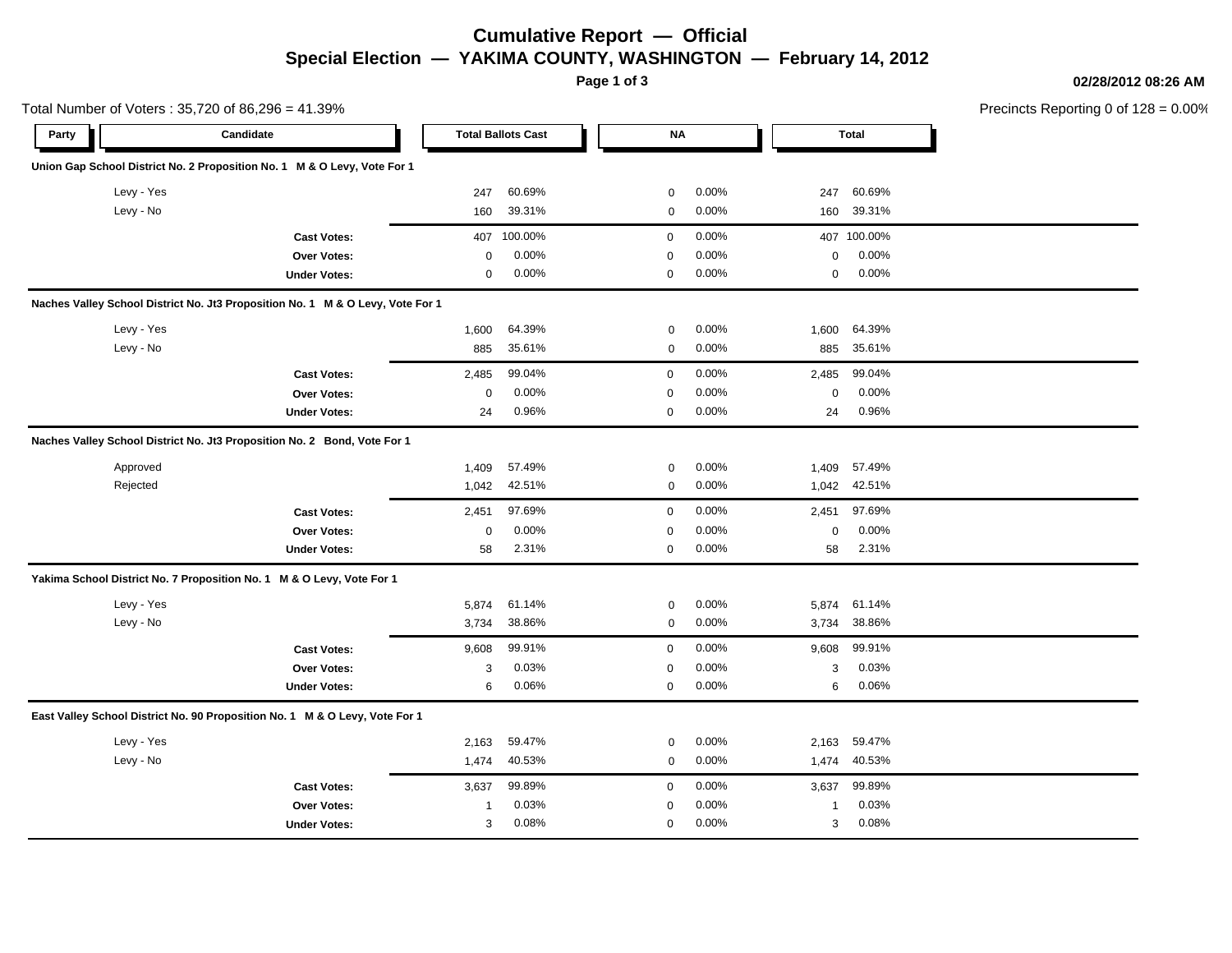## **Cumulative Report — Official Special Election — YAKIMA COUNTY, WASHINGTON — February 14, 2012**

**Page 2 of 3**

**02/28/2012 08:26 AM**

Precincts Reporting 0 of 128 = 0.00%

|            | Total Number of Voters: 35,720 of 86,296 = 41.39%                          |              |                           |             |       |              |              | Precincts Reporting 0 of 1 |
|------------|----------------------------------------------------------------------------|--------------|---------------------------|-------------|-------|--------------|--------------|----------------------------|
| Party      | Candidate                                                                  |              | <b>Total Ballots Cast</b> | <b>NA</b>   |       |              | <b>Total</b> |                            |
|            | Selah School District No. 119 Proposition No. 1 Bond, Vote For 1           |              |                           |             |       |              |              |                            |
| Approved   |                                                                            | 3,540        | 65.85%                    | 0           | 0.00% | 3,540        | 65.85%       |                            |
| Rejected   |                                                                            | 1,836        | 34.15%                    | 0           | 0.00% | 1,836        | 34.15%       |                            |
|            | <b>Cast Votes:</b>                                                         | 5,376        | 99.94%                    | $\mathbf 0$ | 0.00% | 5,376        | 99.94%       |                            |
|            | Over Votes:                                                                | $\mathbf 0$  | 0.00%                     | $\mathbf 0$ | 0.00% | 0            | 0.00%        |                            |
|            | <b>Under Votes:</b>                                                        | 3            | 0.06%                     | $\mathbf 0$ | 0.00% | 3            | 0.06%        |                            |
|            | Mabton School District No. 120 Proposition No. 1 M & O Levy, Vote For 1    |              |                           |             |       |              |              |                            |
| Levy - Yes |                                                                            | 192          | 65.98%                    | 0           | 0.00% | 192          | 65.98%       |                            |
| Levy - No  |                                                                            | 99           | 34.02%                    | 0           | 0.00% | 99           | 34.02%       |                            |
|            | <b>Cast Votes:</b>                                                         | 291          | 100.00%                   | $\mathbf 0$ | 0.00% |              | 291 100.00%  |                            |
|            | Over Votes:                                                                | 0            | 0.00%                     | $\mathbf 0$ | 0.00% | 0            | 0.00%        |                            |
|            | <b>Under Votes:</b>                                                        | $\mathbf 0$  | 0.00%                     | $\mathbf 0$ | 0.00% | 0            | 0.00%        |                            |
|            | Sunnyside School District No. 201 Proposition No. 1 M & O Levy, Vote For 1 |              |                           |             |       |              |              |                            |
| Levy - Yes |                                                                            | 1,685        | 71.89%                    | 0           | 0.00% | 1,685        | 71.89%       |                            |
| Levy - No  |                                                                            | 659          | 28.11%                    | 0           | 0.00% | 659          | 28.11%       |                            |
|            | <b>Cast Votes:</b>                                                         | 2,344        | 99.96%                    | $\mathbf 0$ | 0.00% | 2,344        | 99.96%       |                            |
|            | Over Votes:                                                                | -1           | 0.04%                     | $\mathbf 0$ | 0.00% | 1            | 0.04%        |                            |
|            | <b>Under Votes:</b>                                                        | 0            | 0.00%                     | $\mathbf 0$ | 0.00% | 0            | 0.00%        |                            |
|            | Highland School District No. 203 Proposition No. 1 M & O Levy, Vote For 1  |              |                           |             |       |              |              |                            |
| Levy - Yes |                                                                            | 669          | 60.93%                    | 0           | 0.00% | 669          | 60.93%       |                            |
| Levy - No  |                                                                            | 429          | 39.07%                    | 0           | 0.00% | 429          | 39.07%       |                            |
|            | <b>Cast Votes:</b>                                                         | 1,098        | 99.91%                    | $\mathbf 0$ | 0.00% | 1,098        | 99.91%       |                            |
|            | Over Votes:                                                                | $\mathbf 0$  | 0.00%                     | $\mathbf 0$ | 0.00% | 0            | 0.00%        |                            |
|            | <b>Under Votes:</b>                                                        | $\mathbf{1}$ | 0.09%                     | $\mathbf 0$ | 0.00% | $\mathbf{1}$ | 0.09%        |                            |
|            | Granger School District No. 204 Proposition No. 1 M & O Levy, Vote For 1   |              |                           |             |       |              |              |                            |
| Levy - Yes |                                                                            | 413          | 64.84%                    | 0           | 0.00% | 413          | 64.84%       |                            |
| Levy - No  |                                                                            | 224          | 35.16%                    | 0           | 0.00% | 224          | 35.16%       |                            |
|            | <b>Cast Votes:</b>                                                         |              | 637 100.00%               | $\mathbf 0$ | 0.00% |              | 637 100.00%  |                            |
|            | Over Votes:                                                                | 0            | 0.00%                     | 0           | 0.00% | 0            | 0.00%        |                            |
|            | <b>Under Votes:</b>                                                        | 0            | 0.00%                     | $\mathbf 0$ | 0.00% | 0            | 0.00%        |                            |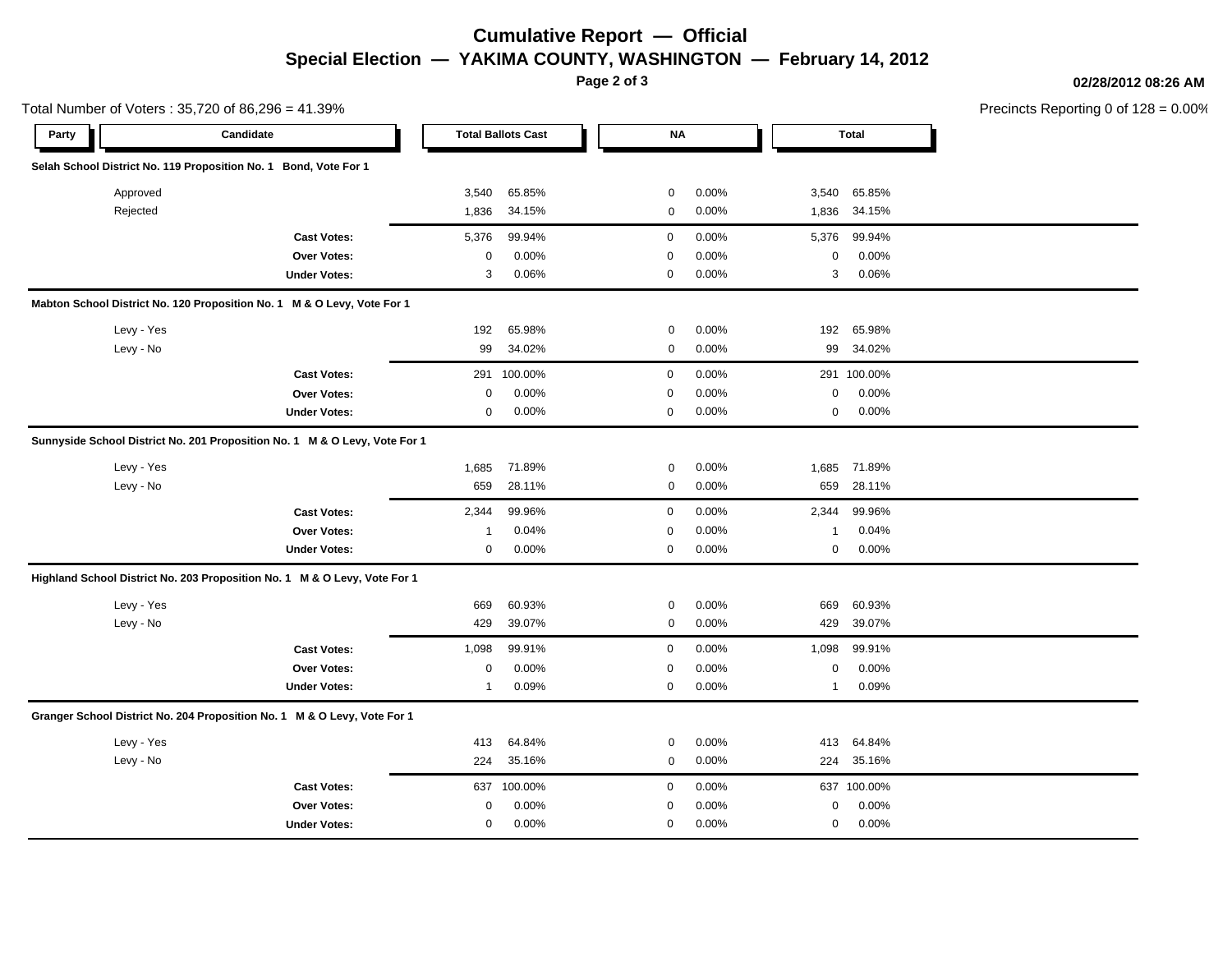## **Cumulative Report — Official Special Election — YAKIMA COUNTY, WASHINGTON — February 14, 2012**

**Page 3 of 3**

**02/28/2012 08:26 AM**

Precincts Reporting 0 of 128 = 0.00%

|            | Total Number of Voters: 35,720 of 86,296 = 41.39%                            |       |                           |             |          |                |              | Precincts Reporting 0 of 1: |
|------------|------------------------------------------------------------------------------|-------|---------------------------|-------------|----------|----------------|--------------|-----------------------------|
| Party      | Candidate                                                                    |       | <b>Total Ballots Cast</b> | <b>NA</b>   |          |                | <b>Total</b> |                             |
|            | Zillah School District No. 205 Proposition No. 1 M & O Levy, Vote For 1      |       |                           |             |          |                |              |                             |
| Levy - Yes |                                                                              | 841   | 68.71%                    | $\mathbf 0$ | 0.00%    | 841            | 68.71%       |                             |
| Levy - No  |                                                                              | 383   | 31.29%                    | 0           | 0.00%    | 383            | 31.29%       |                             |
|            | <b>Cast Votes:</b>                                                           | 1,224 | 99.84%                    | 0           | $0.00\%$ | 1,224          | 99.84%       |                             |
|            | Over Votes:                                                                  | 0     | 0.00%                     | $\Omega$    | 0.00%    | $\Omega$       | 0.00%        |                             |
|            | <b>Under Votes:</b>                                                          | 2     | 0.16%                     | 0           | 0.00%    | $\overline{2}$ | 0.16%        |                             |
|            | West Valley School District No. 208 Proposition No. 1 M & O Levy, Vote For 1 |       |                           |             |          |                |              |                             |
| Levy - Yes |                                                                              | 3,784 | 44.20%                    | $\mathbf 0$ | 0.00%    |                | 3,784 44.20% |                             |
| Levy - No  |                                                                              | 4,777 | 55.80%                    | $\mathbf 0$ | 0.00%    | 4,777          | 55.80%       |                             |
|            | <b>Cast Votes:</b>                                                           | 8,561 | 99.91%                    | 0           | $0.00\%$ | 8,561          | 99.91%       |                             |
|            | <b>Over Votes:</b>                                                           | 0     | 0.00%                     | $\mathbf 0$ | 0.00%    | 0              | 0.00%        |                             |
|            | <b>Under Votes:</b>                                                          | 8     | 0.09%                     | 0           | 0.00%    | 8              | 0.09%        |                             |
|            | Wahluke School District No. 73 Proposition No. 1 M & O Levy, Vote For 1      |       |                           |             |          |                |              |                             |
| Yes        |                                                                              | 0     | 0.00%                     | $\mathbf 0$ | 0.00%    | 0              | 0.00%        |                             |
| No         |                                                                              | 0     | 0.00%                     | $\mathbf 0$ | 0.00%    | 0              | 0.00%        |                             |
|            | <b>Cast Votes:</b>                                                           | 0     | 0.00%                     | 0           | 0.00%    | 0              | 0.00%        |                             |
|            | <b>Over Votes:</b>                                                           | 0     | 0.00%                     | $\Omega$    | 0.00%    | $\Omega$       | 0.00%        |                             |
|            | <b>Under Votes:</b>                                                          | 0     | 0.00%                     | 0           | 0.00%    | 0              | 0.00%        |                             |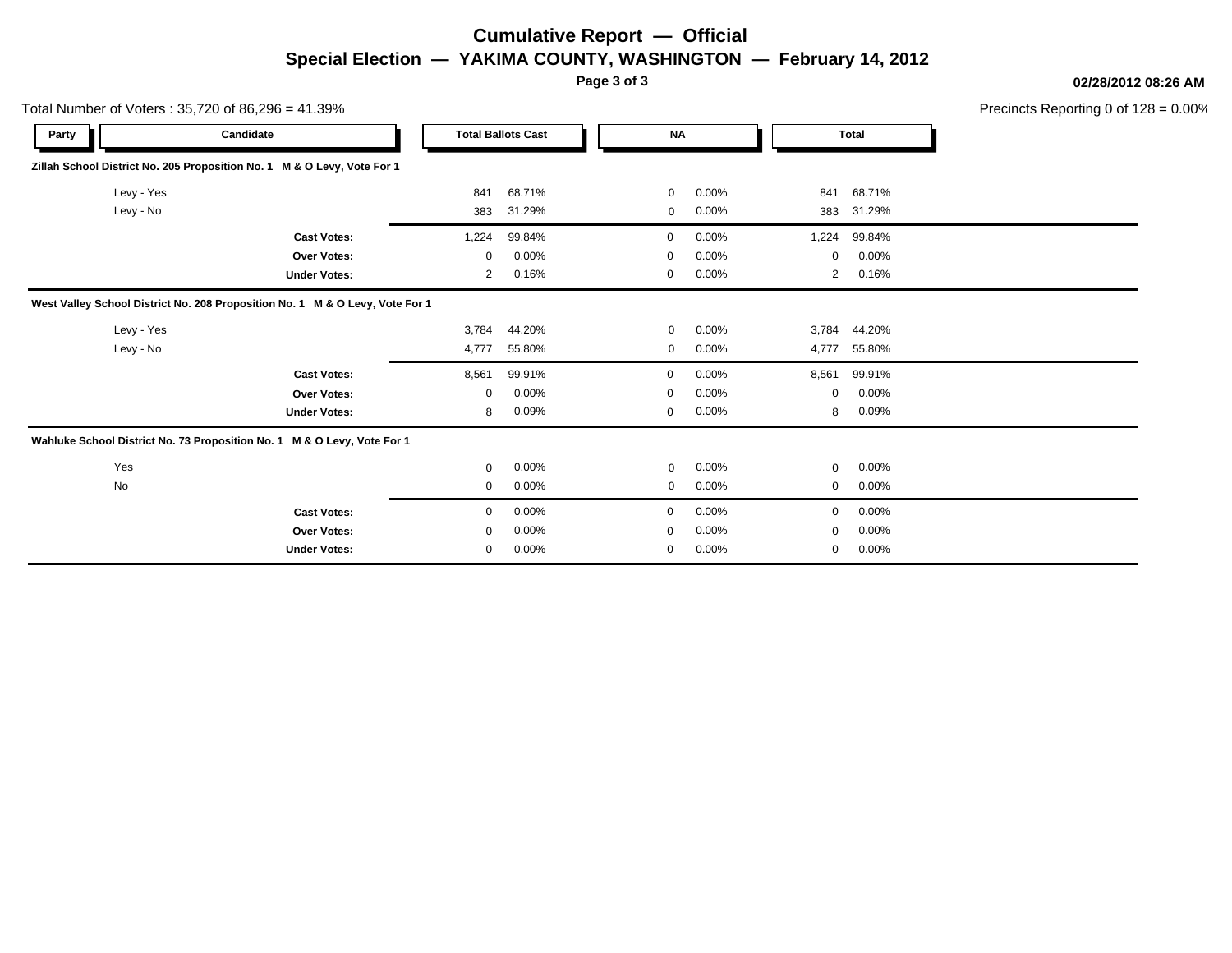### **Special Election — YAKIMA COUNTY, WASHINGTON — February 14, 2012**

**Page 1 of 13 02/28/2012 08:25 AM**

Total Number of Voters : 35,720 of 86,296 = 41.39% Precincts Reporting 0 of 128 = 0.00%

### **Union Gap School District No. 2 Proposition No. 1 M & O Levy**

| <b>Precinct</b> | <b>By Mail</b><br><b>Ballots</b><br>Cast | Total<br><b>Ballots</b><br>Cast | Registered<br><b>Voters</b> | Percent<br>Turnout | es<br>≻<br>┙ | $\frac{1}{2}$<br>×. | Totals   |
|-----------------|------------------------------------------|---------------------------------|-----------------------------|--------------------|--------------|---------------------|----------|
| 2301            | 150                                      | 150                             | 586                         | 25.60%             | 86           | 64                  | 150      |
| 2303            | 206                                      | 206                             | 644                         | 31.99%             | 140          | 66                  | 206      |
| 2306            | 28                                       | 28                              | 83                          | 33.73%             | 10           | 18                  | 28       |
| 3502            |                                          | 0                               | 0                           | 00.00%             | $\mathbf 0$  | $\mathbf 0$         | 0        |
| 3503            | 23                                       | 23                              | 61                          | 37.70%             | 11           | 12                  | 23       |
| 4401            |                                          | 0                               | $\mathbf 0$                 | 00.00%             | 0            | $\Omega$            | $\Omega$ |
| Provisional     |                                          | 0                               | $\Omega$                    | 00.00%             |              | $\Omega$            |          |
| <b>Totals</b>   | 407                                      | 407                             | 1374                        |                    | 247          | 160                 | 407      |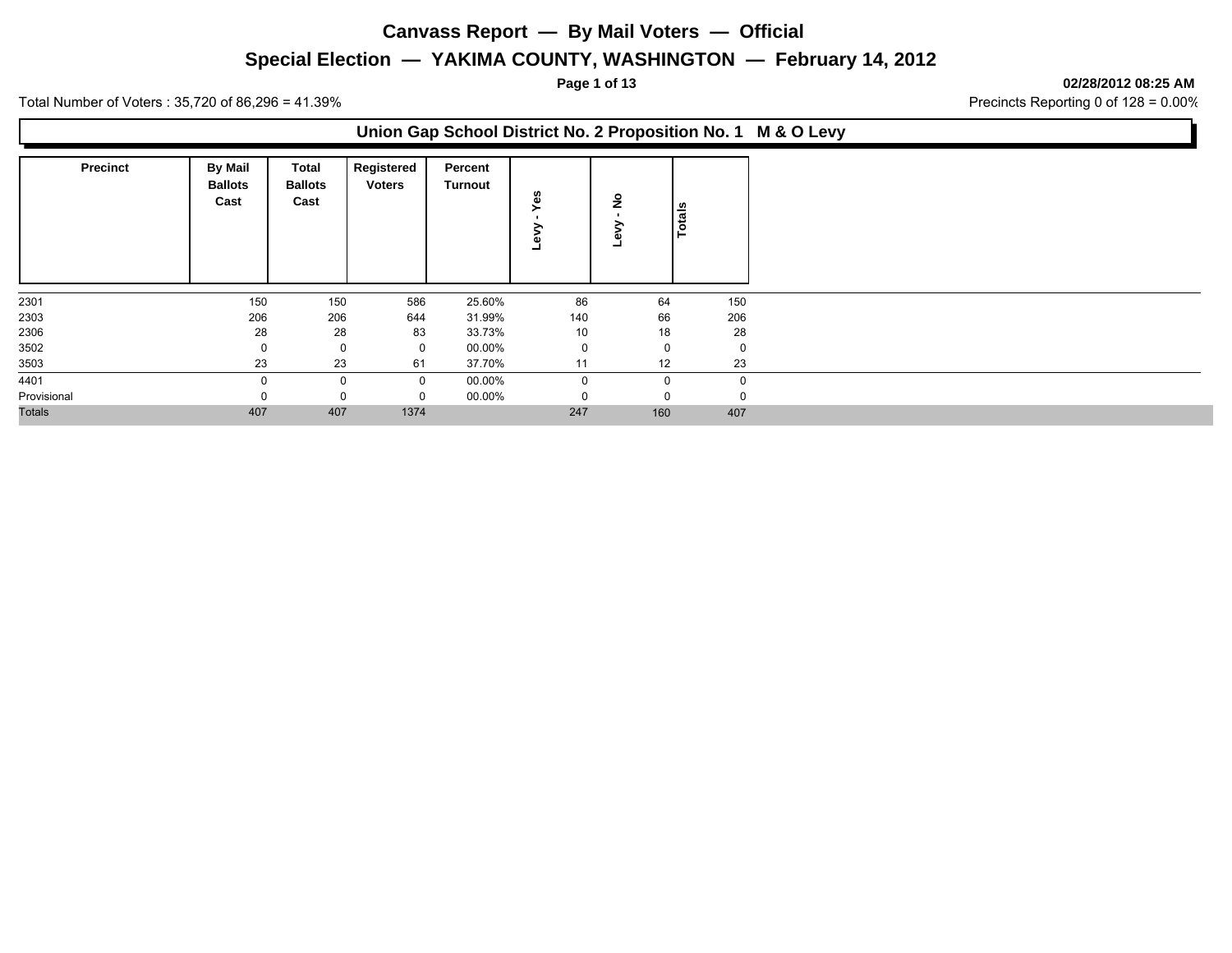### **Special Election — YAKIMA COUNTY, WASHINGTON — February 14, 2012**

**Page 2 of 13 02/28/2012 08:25 AM**

|                 |                                          |                                        |                             | Naches Valley School District No. Jt3 Proposition No. 1 M & O Levy |             |                       |             |
|-----------------|------------------------------------------|----------------------------------------|-----------------------------|--------------------------------------------------------------------|-------------|-----------------------|-------------|
| <b>Precinct</b> | <b>By Mail</b><br><b>Ballots</b><br>Cast | <b>Total</b><br><b>Ballots</b><br>Cast | Registered<br><b>Voters</b> | Percent<br><b>Turnout</b>                                          | Yes<br>Levy | $\frac{1}{2}$<br>Levy | Totals      |
| 0165            | $\star$                                  | $\star$                                | $\star$                     | $\star$                                                            | $\star$     | $\star$               | $\star$     |
| 0169            | 0                                        | 0                                      | 0                           | 00.00%                                                             | 0           | 0                     | $\mathbf 0$ |
| 1301            | 229                                      | 229                                    | 413                         | 55.45%                                                             | 163         | 60                    | 223         |
| 3204            | 48                                       | 48                                     | 85                          | 56.47%                                                             | 30          | 18                    | 48          |
| 3208            | 40                                       | 40                                     | 131                         | 30.53%                                                             | 28          | 11                    | 39          |
| 3305            | 323                                      | 323                                    | 663                         | 48.72%                                                             | 192         | 130                   | 322         |
| 3308            | $\star$                                  | $\star$                                | $\star$                     | $\star$                                                            | $\star$     | $\star$               | $\star$     |
| 3313            | 134                                      | 134                                    | 226                         | 59.29%                                                             | 90          | 41                    | 131         |
| 3602            | 558                                      | 558                                    | 1152                        | 48.44%                                                             | 370         | 182                   | 552         |
| 3904            | 97                                       | 97                                     | 204                         | 47.55%                                                             | 61          | 34                    | 95          |
| 4102            | 330                                      | 330                                    | 614                         | 53.75%                                                             | 182         | 148                   | 330         |
| 4108            | $\star$                                  | $\star$                                | $\star$                     | $\star$                                                            | $\star$     | $\star$               | $\star$     |
| 4111            | 507                                      | 507                                    | 1074                        | 47.21%                                                             | 334         | 170                   | 504         |
| 4115            | 186                                      | 186                                    | 355                         | 52.39%                                                             | 113         | 71                    | 184         |
| 4503            | 33                                       | 33                                     | 79                          | 41.77%                                                             | 22          | 11                    | 33          |
| 4625            | 0                                        | 0                                      | 0                           | 00.00%                                                             | 0           | 0                     | $\mathbf 0$ |
| 4627            |                                          | $\star$                                |                             | $\star$                                                            |             | $\star$               |             |
| 5010            |                                          | 0                                      | 2                           | 00.00%                                                             | 0           | 0                     | 0           |
| Provisional     |                                          | 0                                      | $\mathbf 0$                 | 00.00%                                                             | $\Omega$    | $\Omega$              | $\Omega$    |
| <b>Totals</b>   | 2509                                     | 2509                                   | 5041                        |                                                                    | 1600        | 885                   | 2485        |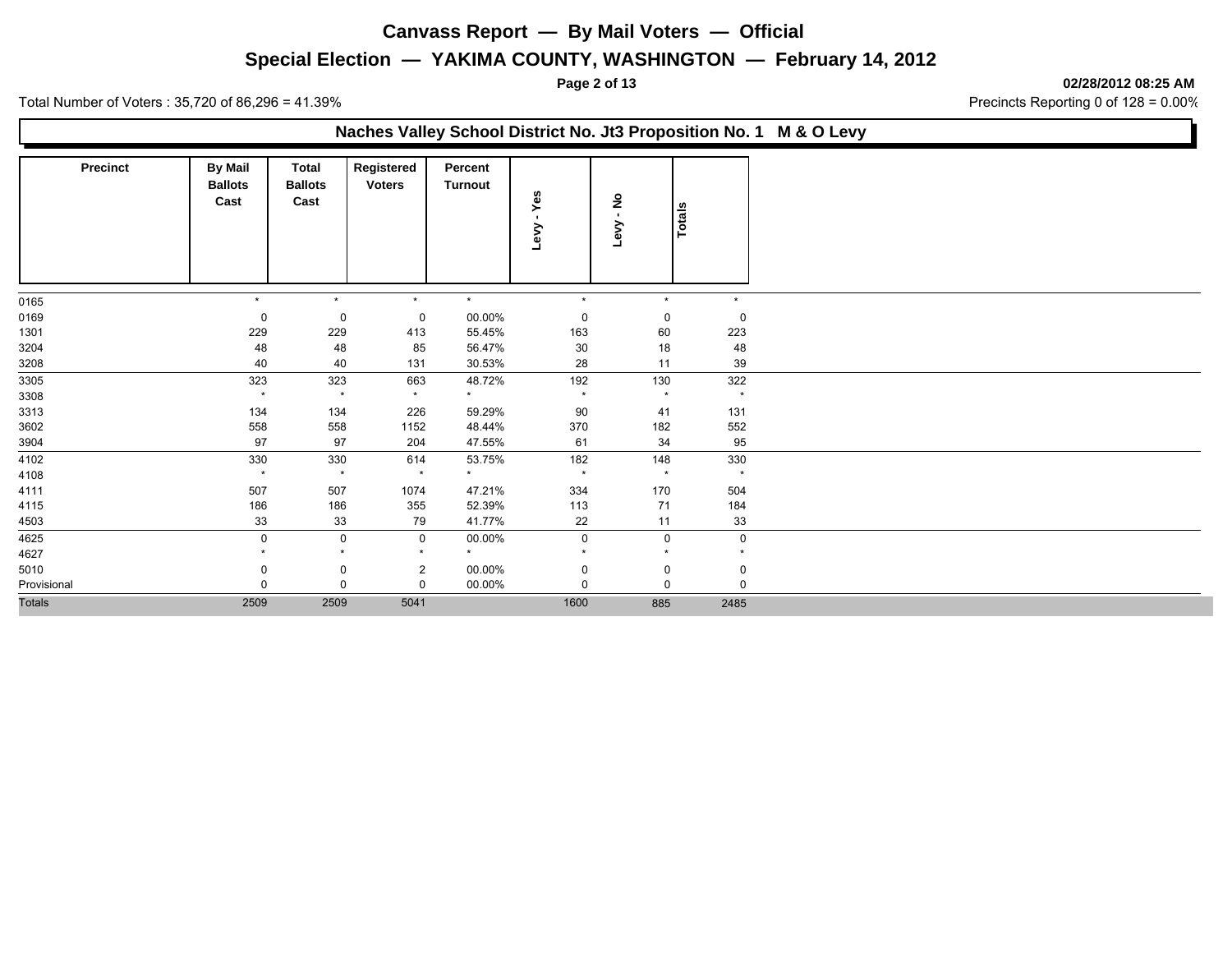## **Special Election — YAKIMA COUNTY, WASHINGTON — February 14, 2012**

**Page 3 of 13 02/28/2012 08:25 AM**

Total Number of Voters : 35,720 of 86,296 = 41.39% Precincts Reporting 0 of 128 = 0.00%

### **Naches Valley School District No. Jt3 Proposition No. 2 Bond**

| <b>Precinct</b> | <b>By Mail</b><br><b>Ballots</b><br>Cast | Total<br><b>Ballots</b><br>Cast | Registered<br><b>Voters</b> | Percent<br>Turnout | Approved       | Rejected       | Totals              |
|-----------------|------------------------------------------|---------------------------------|-----------------------------|--------------------|----------------|----------------|---------------------|
|                 | $\star$                                  | $\star$                         | $\star$                     | $\star$            | $\star$        | $\star$        | $\star$             |
| 0165            |                                          |                                 |                             |                    |                |                |                     |
| 0169            | 0                                        | 0                               | 0                           | 00.00%             | 0              | $\mathbf 0$    | 0                   |
| 1301            | 229<br>48                                | 229<br>48                       | 413<br>85                   | 55.45%             | 153<br>23      | 74<br>24       | 227<br>47           |
| 3204            | 40                                       | 40                              | 131                         | 56.47%<br>30.53%   | 26             | 12             | 38                  |
| 3208            |                                          |                                 |                             |                    |                |                |                     |
| 3305            | 323<br>$\star$                           | 323<br>$\star$                  | 663<br>$\star$              | 48.72%<br>$\star$  | 164<br>$\star$ | 156<br>$\star$ | 320<br>$\star$      |
| 3308<br>3313    | 134                                      | 134                             | 226                         | 59.29%             | 79             | 52             | 131                 |
| 3602            | 558                                      | 558                             | 1152                        | 48.44%             | 330            | 212            | 542                 |
|                 | 97                                       | 97                              | 204                         | 47.55%             | 57             | 39             | 96                  |
| 3904<br>4102    | 330                                      | 330                             | 614                         | 53.75%             | 160            | 159            | 319                 |
| 4108            | $\star$                                  | $\star$                         | $\star$                     | $\star$            | $\star$        | $\star$        | $\star$             |
| 4111            | 507                                      | 507                             | 1074                        | 47.21%             | 285            | 209            | 494                 |
| 4115            | 186                                      | 186                             | 355                         | 52.39%             | 98             | 86             | 184                 |
| 4503            | 33                                       | 33                              | 79                          | 41.77%             | 19             | 12             | 31                  |
| 4625            | 0                                        | $\mathbf 0$                     | $\mathbf 0$                 | 00.00%             | 0              | $\mathbf 0$    | $\mathsf{O}\xspace$ |
| 4627            |                                          | $\star$                         | $\star$                     | $\star$            | $\star$        | $\star$        | $\star$             |
| 5010            | 0                                        | 0                               | $\overline{2}$              | 00.00%             | $\Omega$       | 0              | 0                   |
| Provisional     | 0                                        | 0                               | $\Omega$                    | 00.00%             | $\Omega$       | $\Omega$       | $\mathbf 0$         |
| <b>Totals</b>   | 2509                                     | 2509                            | 5041                        |                    | 1409           | 1042           | 2451                |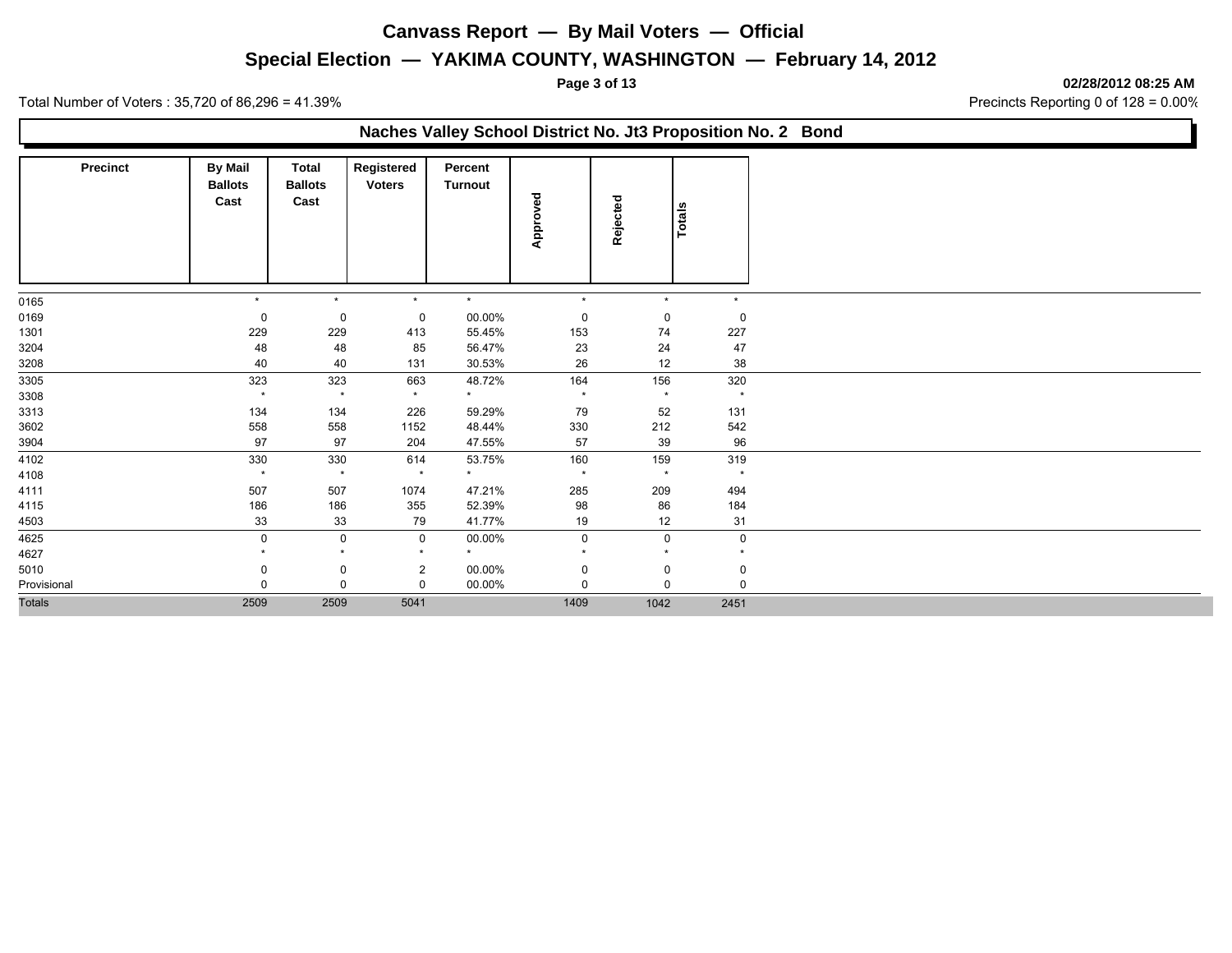### **Special Election — YAKIMA COUNTY, WASHINGTON — February 14, 2012**

**Page 4 of 13 02/28/2012 08:25 AM**

|                 |                                          |                                        |                             |                           |                |             |             | Yakima School District No. 7 Proposition No. 1 M & O Levy |
|-----------------|------------------------------------------|----------------------------------------|-----------------------------|---------------------------|----------------|-------------|-------------|-----------------------------------------------------------|
| <b>Precinct</b> | <b>By Mail</b><br><b>Ballots</b><br>Cast | <b>Total</b><br><b>Ballots</b><br>Cast | Registered<br><b>Voters</b> | Percent<br><b>Turnout</b> | - Yes<br>Levy  | ەk.<br>Levy | Totals      |                                                           |
| 0101            | 220                                      | 220                                    | 853                         | 25.79%                    | 144            | 75          | 219         |                                                           |
| 0104            | 167                                      | 167                                    | 791                         | 21.11%                    | 78             | 88          | 166         |                                                           |
| 0110            | 485                                      | 485                                    | 1343                        | 36.11%                    | 315            | 170         | 485         |                                                           |
| 0111            | 349                                      | 349                                    | 1298                        | 26.89%                    | 196            | 153         | 349         |                                                           |
| 0116            | 62                                       | 62                                     | 208                         | 29.81%                    | 40             | 21          | 61          |                                                           |
| 0118            | 105                                      | 105                                    | 334                         | 31.44%                    | 72             | 33          | 105         |                                                           |
| 0120            | 202                                      | 202                                    | 1071                        | 18.86%                    | 122            | 80          | 202         |                                                           |
| 0126            | 174                                      | 174                                    | 1060                        | 16.42%                    | 101            | 73          | 174         |                                                           |
| 0127            | 238                                      | 238                                    | 866                         | 27.48%                    | 138            | 98          | 236         |                                                           |
| 0129            | 241                                      | 241                                    | 1024                        | 23.54%                    | 156            | 85          | 241         |                                                           |
| 0131            | 463                                      | 463                                    | 1430                        | 32.38%                    | 288            | 175         | 463         |                                                           |
| 0133            | 557                                      | 557                                    | 1482                        | 37.58%                    | 370            | 187         | 557         |                                                           |
| 0134            | 653                                      | 653                                    | 1437                        | 45.44%                    | 447            | 206         | 653         |                                                           |
| 0138            | 1017                                     | 1017                                   | 2271                        | 44.78%                    | 691            | 324         | 1015        |                                                           |
| 0142            | 474                                      | 474                                    | 1604                        | 29.55%                    | 227            | 247         | 474         |                                                           |
| 0154            | 561                                      | 561                                    | 1649                        | 34.02%                    | 330            | 231         | 561         |                                                           |
| 0155            | 451                                      | 451                                    | 1171                        | 38.51%                    | 279            | 171         | 450         |                                                           |
| 0156            | 289                                      | 289                                    | 1019                        | 28.36%                    | 144            | 145         | 289         |                                                           |
| 0162            | 217                                      | 217                                    | 655                         | 33.13%                    | 122            | 95          | 217         |                                                           |
| 0163            | 412                                      | 412                                    | 771                         | 53.44%                    | 272            | 140         | 412         |                                                           |
| 0169            | 790                                      | 790                                    | 1614                        | 48.95%                    | 500            | 289         | 789         |                                                           |
| 0170            | 686                                      | 686                                    | 1692                        | 40.54%                    | 427            | 259         | 686         |                                                           |
| 0179            | 52                                       | 52                                     | 109                         | 47.71%                    | 35             | 17          | 52          |                                                           |
| 0184            | 242                                      | 242                                    | 865                         | 27.98%                    | 125            | 117         | 242         |                                                           |
| 2301            | 40                                       | 40                                     | 162                         | 24.69%                    | 13             | 27          | 40          |                                                           |
| 2306            | 211                                      | 211                                    | 821                         | 25.70%                    | 87             | 124         | 211         |                                                           |
| 3502            | 0                                        | $\mathbf 0$                            | $\mathbf 0$                 | 00.00%                    | $\mathbf 0$    | 0           | $\mathbf 0$ |                                                           |
| 3602            | $\mathsf 0$                              | $\mathbf 0$                            | $\overline{4}$              | 00.00%                    | $\mathbf 0$    | 0           | $\mathbf 0$ |                                                           |
| 4601            | 139                                      | 139                                    | 267                         | 52.06%                    | 91             | 48          | 139         |                                                           |
| 4607            | 13                                       | 13                                     | 47                          | 27.66%                    | $\overline{7}$ | 6           | 13          |                                                           |
| 4624            | 107                                      | 107                                    | 239                         | 44.77%                    | 57             | $50\,$      | 107         |                                                           |
| Provisional     | $\mathbf 0$                              | $\mathbf 0$                            | 0                           | 00.00%                    | 0              | 0           | $\pmb{0}$   |                                                           |
| Totals          | 9617                                     | 9617                                   | 28157                       |                           | 5874           | 3734        | 9608        |                                                           |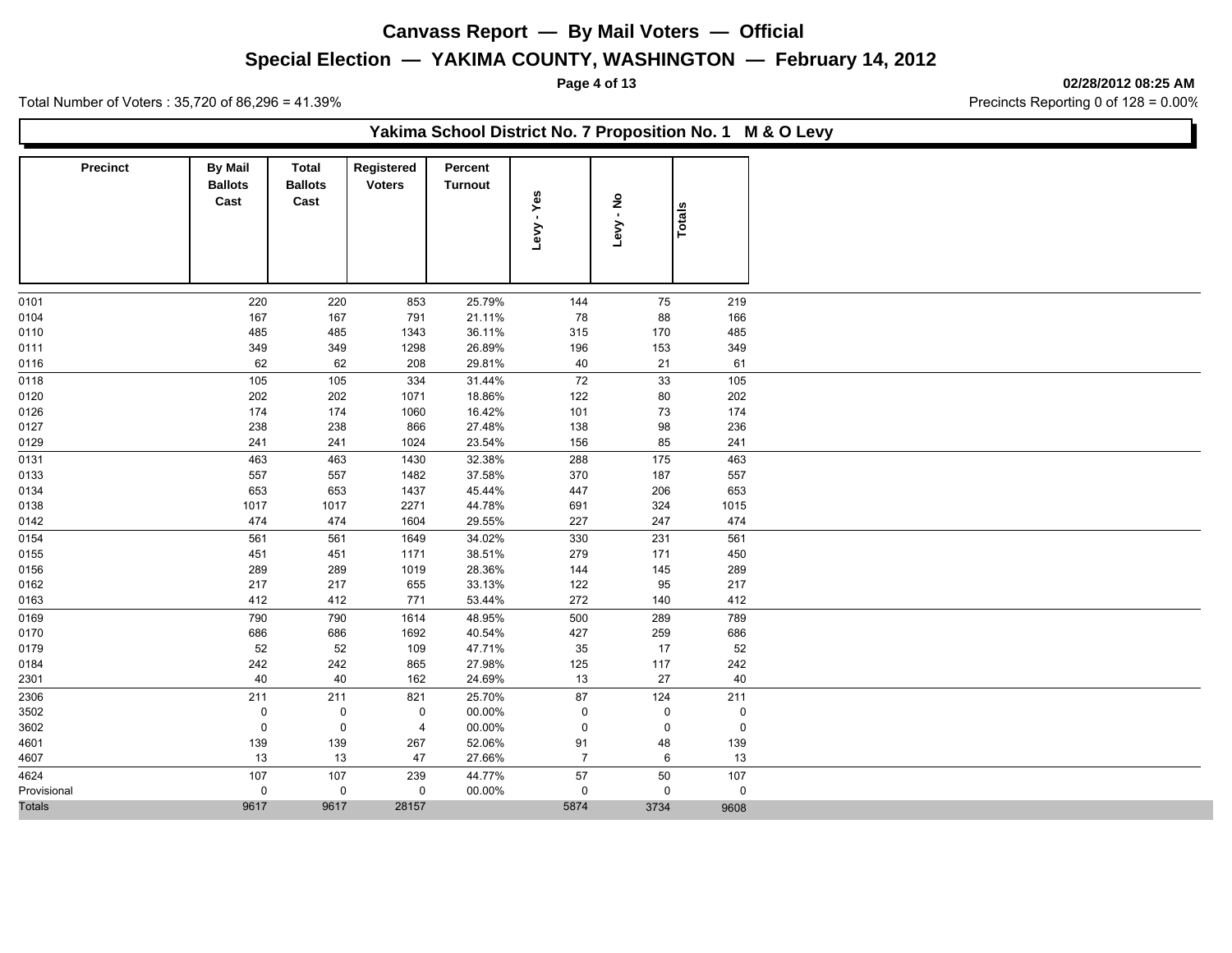### **Special Election — YAKIMA COUNTY, WASHINGTON — February 14, 2012**

**Page 5 of 13 02/28/2012 08:25 AM**

Total Number of Voters : 35,720 of 86,296 = 41.39% Precincts Reporting 0 of 128 = 0.00%

### **East Valley School District No. 90 Proposition No. 1 M & O Levy**

| <b>Precinct</b> | <b>By Mail</b><br><b>Ballots</b><br>Cast | Total<br><b>Ballots</b><br>Cast | Registered<br><b>Voters</b> | Percent<br>Turnout | Yes<br><b>Ver</b> | $\frac{1}{2}$<br>Levy | Totals  |
|-----------------|------------------------------------------|---------------------------------|-----------------------------|--------------------|-------------------|-----------------------|---------|
| 1101            | 456                                      | 456                             | 1345                        | 33.90%             | 285               | 171                   | 456     |
| 3106            | 300                                      | 300                             | 679                         | 44.18%             | 184               | 115                   | 299     |
| 3206            | 359                                      | 359                             | 776                         | 46.26%             | 252               | 107                   | 359     |
| 3304            | 297                                      | 297                             | 750                         | 39.60%             | 158               | 139                   | 297     |
| 3504            | $\star$                                  | $\star$                         | $\star$                     | $\star$            | $\star$           | $\star$               | $\star$ |
| 4003            | 617                                      | 617                             | 1502                        | 41.08%             | 334               | 283                   | 617     |
| 4106            | 298                                      | 298                             | 623                         | 47.83%             | 155               | 142                   | 297     |
| 4402            | $\star$                                  | $\star$                         | $\star$                     | $\star$            | $\star$           | $\star$               | $\star$ |
| 4501            | 86                                       | 86                              | 281                         | 30.60%             | 46                | 40                    | 86      |
| 4504            | 234                                      | 234                             | 498                         | 46.99%             | 155               | 79                    | 234     |
| 4606            | 301                                      | 301                             | 671                         | 44.86%             | 162               | 139                   | 301     |
| 4802            | 530                                      | 530                             | 1129                        | 46.94%             | 341               | 187                   | 528     |
| 5101            | 148                                      | 148                             | 281                         | 52.67%             | 88                | 60                    | 148     |
| Provisional     | 0                                        | 0                               | $\mathbf 0$                 | 00.00%             | 0                 | 0                     | 0       |
| <b>Totals</b>   | 3641                                     | 3641                            | 8560                        |                    | 2163              | 1474                  | 3637    |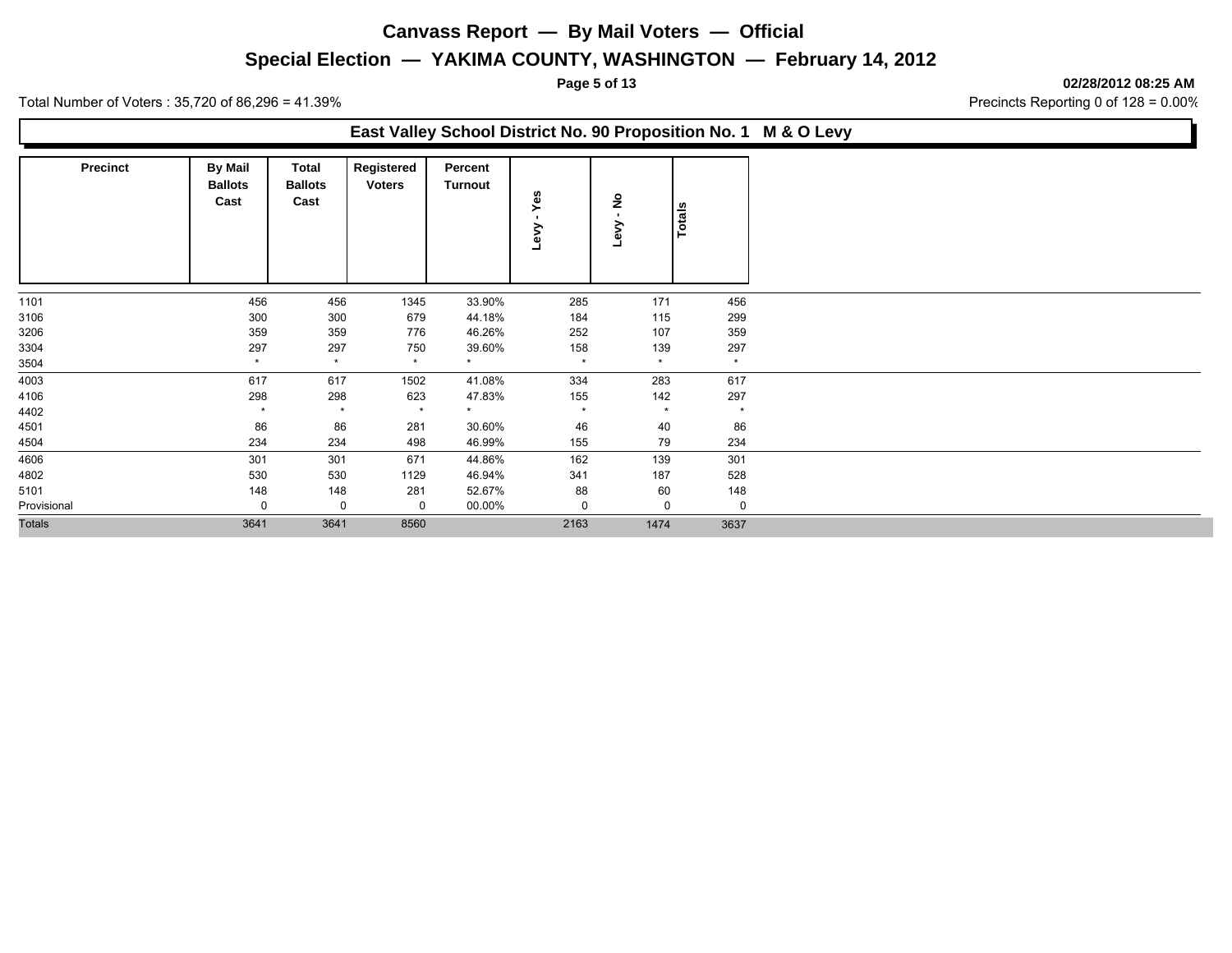### **Special Election — YAKIMA COUNTY, WASHINGTON — February 14, 2012**

**Page 6 of 13 02/28/2012 08:25 AM**

|                 |                                          |                                        |                             | Selah School District No. 119 Proposition No. 1 |          |             |             |
|-----------------|------------------------------------------|----------------------------------------|-----------------------------|-------------------------------------------------|----------|-------------|-------------|
| <b>Precinct</b> | <b>By Mail</b><br><b>Ballots</b><br>Cast | <b>Total</b><br><b>Ballots</b><br>Cast | Registered<br><b>Voters</b> | Percent<br><b>Turnout</b>                       | Approved | Rejected    | Totals      |
|                 | 294                                      | 294                                    | 763                         | 38.53%                                          | 206      | 88          | 294         |
| 1501<br>1502    | 479                                      | 479                                    | 880                         | 54.43%                                          | 358      | 121         | 479         |
| 1503            | 476                                      | 476                                    | 828                         | 57.49%                                          | 364      | 112         | 476         |
| 1504            | 501                                      | 501                                    | 928                         | 53.99%                                          | 378      | 123         | 501         |
| 1505            | $\star$                                  | $\star$                                | $\star$                     | $\star$                                         | $\star$  | $\star$     | $\star$     |
| 1506            | $\mathbf 0$                              | 0                                      | $\mathbf{1}$                | 00.00%                                          | 0        | 0           | $\mathbf 0$ |
| 3304            | 0                                        | $\mathbf 0$                            | $\mathbf 0$                 | 00.00%                                          | 0        | $\mathbf 0$ | $\mathbf 0$ |
| 3306            | 149                                      | 149                                    | 395                         | 37.72%                                          | 79       | 70          | 149         |
| 3504            | $\mathbf 0$                              | 0                                      | $\mathbf 0$                 | 00.00%                                          | 0        | 0           | $\mathbf 0$ |
| 3602            | 28                                       | 28                                     | 40                          | 70.00%                                          | 19       | 9           | 28          |
| 3903            | 735                                      | 735                                    | 1401                        | 52.46%                                          | 386      | 348         | 734         |
| 4108            | 244                                      | 244                                    | 466                         | 52.36%                                          | 158      | 86          | 244         |
| 4112            | 496                                      | 496                                    | 842                         | 58.91%                                          | 295      | 199         | 494         |
| 4115            | $\mathbf 0$                              | $\mathbf 0$                            | $\mathbf 0$                 | 00.00%                                          | 0        | $\mathbf 0$ | $\mathbf 0$ |
| 4402            | 325                                      | 325                                    | 755                         | 43.05%                                          | 207      | 118         | 325         |
| 4501            | $\star$                                  | $\star$                                | $\star$                     | $\star$                                         | $\star$  | $\star$     | $\star$     |
| 4602            | 194                                      | 194                                    | 399                         | 48.62%                                          | 124      | 70          | 194         |
| 4603            | 967                                      | 967                                    | 1694                        | 57.08%                                          | 645      | 322         | 967         |
| 4604            | 171                                      | 171                                    | 342                         | 50.00%                                          | 120      | 51          | 171         |
| 4605            | $\star$                                  | $\star$                                | $\star$                     | $\star$                                         | $\star$  | $\star$     | $\star$     |
| 4608            | 143                                      | 143                                    | 253                         | 56.52%                                          | 98       | 45          | 143         |
| 4625            | $\star$                                  | $\star$                                | $\star$                     | $\star$                                         | $\star$  | $\star$     | $\star$     |
| 5016            | 156                                      | 156                                    | 346                         | 45.09%                                          | 88       | 68          | 156         |
| Provisional     | 0                                        | 0                                      | 0                           | 00.00%                                          | 0        | $\mathbf 0$ | $\mathbf 0$ |
| <b>Totals</b>   | 5379                                     | 5379                                   | 10369                       |                                                 | 3540     | 1836        | 5376        |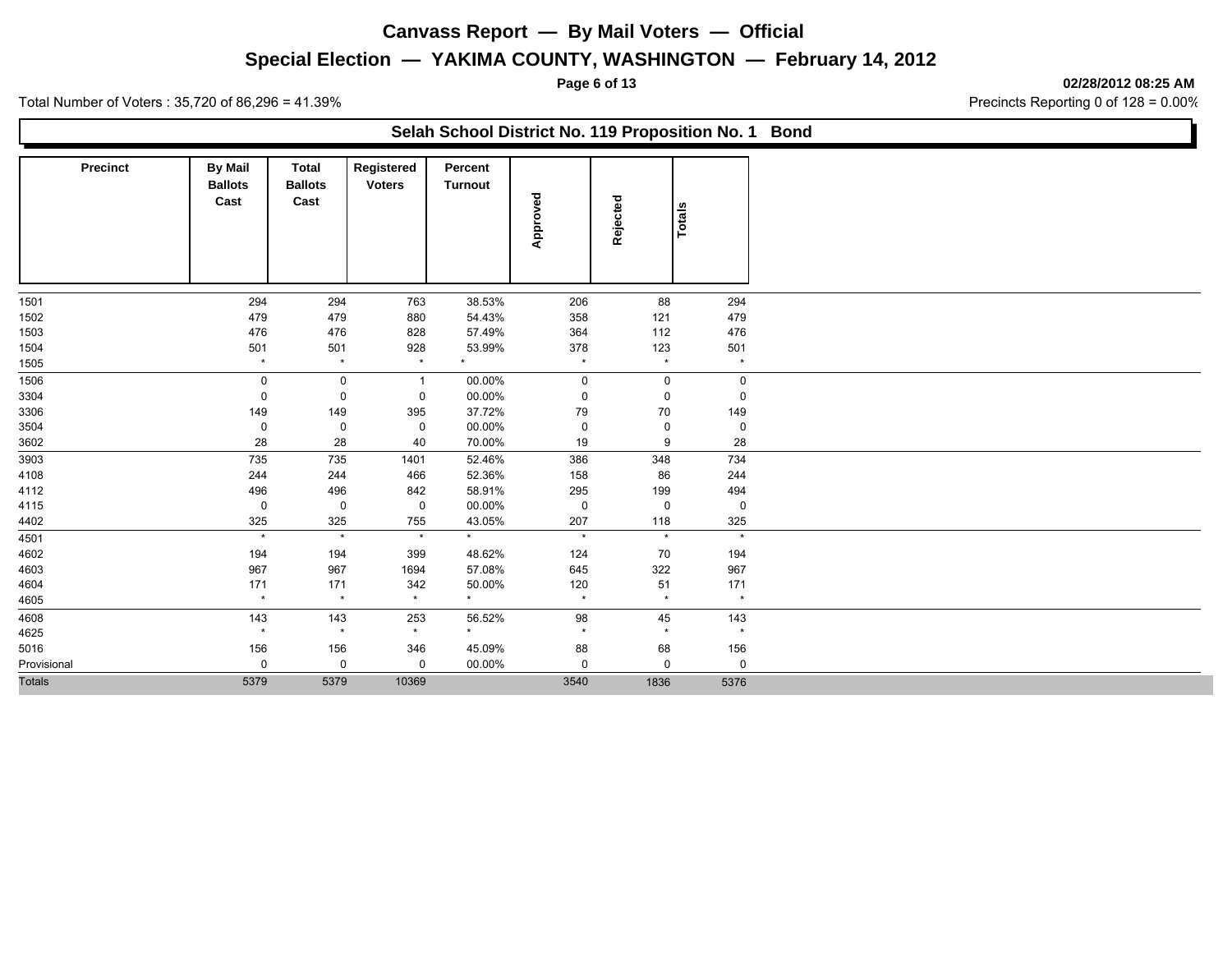## **Special Election — YAKIMA COUNTY, WASHINGTON — February 14, 2012**

**Page 7 of 13 02/28/2012 08:25 AM**

Total Number of Voters : 35,720 of 86,296 = 41.39% Precincts Reporting 0 of 128 = 0.00%

### **Mabton School District No. 120 Proposition No. 1 M & O Levy**

| <b>Precinct</b> | <b>By Mail</b><br><b>Ballots</b><br>Cast | Total<br><b>Ballots</b><br>Cast | Registered<br><b>Voters</b> | Percent<br><b>Turnout</b> | Yes<br>Φ | ۽        | otals |
|-----------------|------------------------------------------|---------------------------------|-----------------------------|---------------------------|----------|----------|-------|
| 0901            | 123                                      | 123                             | 569                         | 21.62%                    | 82       | 41       | 123   |
| 3105            | 33                                       | 33                              | 97                          | 34.02%                    | 25       | 8        | 33    |
| 3601            | 14                                       | 14                              | 35                          | 40.00%                    | 9        | b.       | 14    |
| 4002            | 121                                      | 121                             | 316                         | 38.29%                    | 76       | 45       | 121   |
| Provisional     | 0                                        | 0                               | 0                           | 00.00%                    |          | $\Omega$ | 0     |
| <b>Totals</b>   | 291                                      | 291                             | 1017                        |                           | 192      | 99       | 291   |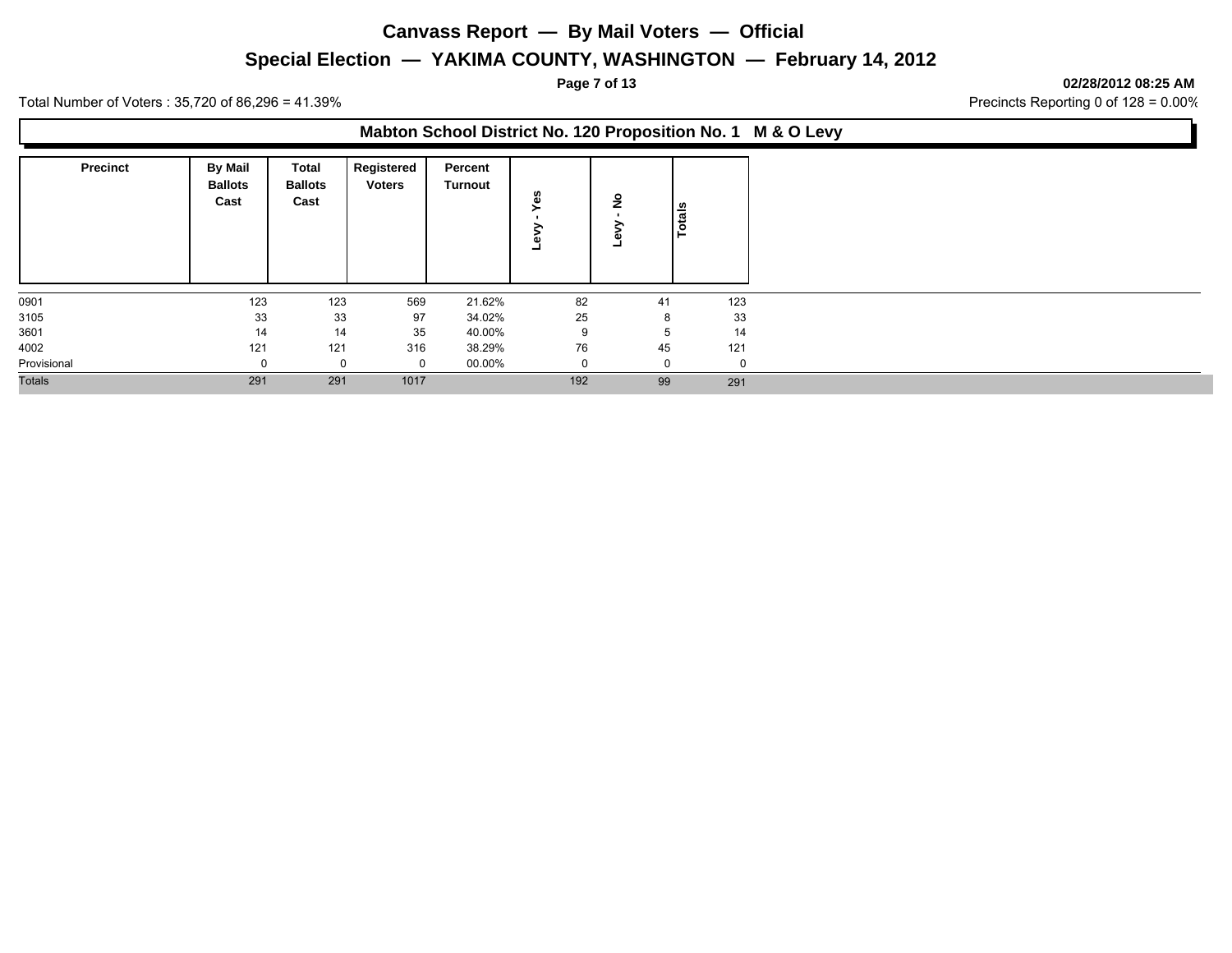### **Special Election — YAKIMA COUNTY, WASHINGTON — February 14, 2012**

**Page 8 of 13 02/28/2012 08:25 AM**

Total Number of Voters : 35,720 of 86,296 = 41.39% Precincts Reporting 0 of 128 = 0.00%

### **Sunnyside School District No. 201 Proposition No. 1 M & O Levy Precinct** | By Mail | Total **Ballots Cast Total Registered Ballots Cast Voters Turnout Percent Totals Levy - Yes Levy - No**

| 189<br>151<br>38<br>189<br>1701<br>189<br>809<br>23.36%<br>18<br>1702<br>23<br>23<br>42<br>54.76%<br>5<br>23<br>57<br>1703<br>209<br>209<br>670<br>152<br>209<br>31.19%<br>1704<br>00.00%<br>0<br>0<br>0<br>0<br>0<br>- 0<br>381<br>381<br>720<br>52.92%<br>318<br>63<br>381<br>1705 |
|--------------------------------------------------------------------------------------------------------------------------------------------------------------------------------------------------------------------------------------------------------------------------------------|
|                                                                                                                                                                                                                                                                                      |
|                                                                                                                                                                                                                                                                                      |
|                                                                                                                                                                                                                                                                                      |
|                                                                                                                                                                                                                                                                                      |
|                                                                                                                                                                                                                                                                                      |
|                                                                                                                                                                                                                                                                                      |
| 1706<br>220<br>220<br>220<br>927<br>23.73%<br>174<br>46                                                                                                                                                                                                                              |
| 1708<br>164<br>22.31%<br>112<br>51<br>163<br>164<br>735                                                                                                                                                                                                                              |
| 20<br>10<br>3209<br>10<br>10<br>50.00%<br>2<br>8                                                                                                                                                                                                                                     |
| 3304<br>$\star$<br>$\star$<br>$\star$<br>$\star$<br>$\star$<br>$\star$<br>$\star$                                                                                                                                                                                                    |
| 525<br>1372<br>38.27%<br>353<br>172<br>525<br>4109<br>525                                                                                                                                                                                                                            |
| 4303<br>37<br>103<br>39.62%<br>66<br>103<br>103<br>260                                                                                                                                                                                                                               |
| 4615<br>218<br>34.01%<br>137<br>81<br>218<br>218<br>641                                                                                                                                                                                                                              |
| 4618<br>150<br>150<br>395<br>37.97%<br>46<br>150<br>104                                                                                                                                                                                                                              |
| 4628<br>73<br>51<br>22<br>73<br>73<br>239<br>30.54%                                                                                                                                                                                                                                  |
| 76<br>76<br>76<br>41<br>5001<br>236<br>32.20%<br>35                                                                                                                                                                                                                                  |
| Provisional<br>$\Omega$<br>00.00%<br>$\mathbf 0$<br>$\Omega$<br>$\Omega$<br>$\mathbf 0$<br>$\mathbf 0$                                                                                                                                                                               |
| <b>Totals</b><br>1685<br>2345<br>2345<br>7074<br>659<br>2344                                                                                                                                                                                                                         |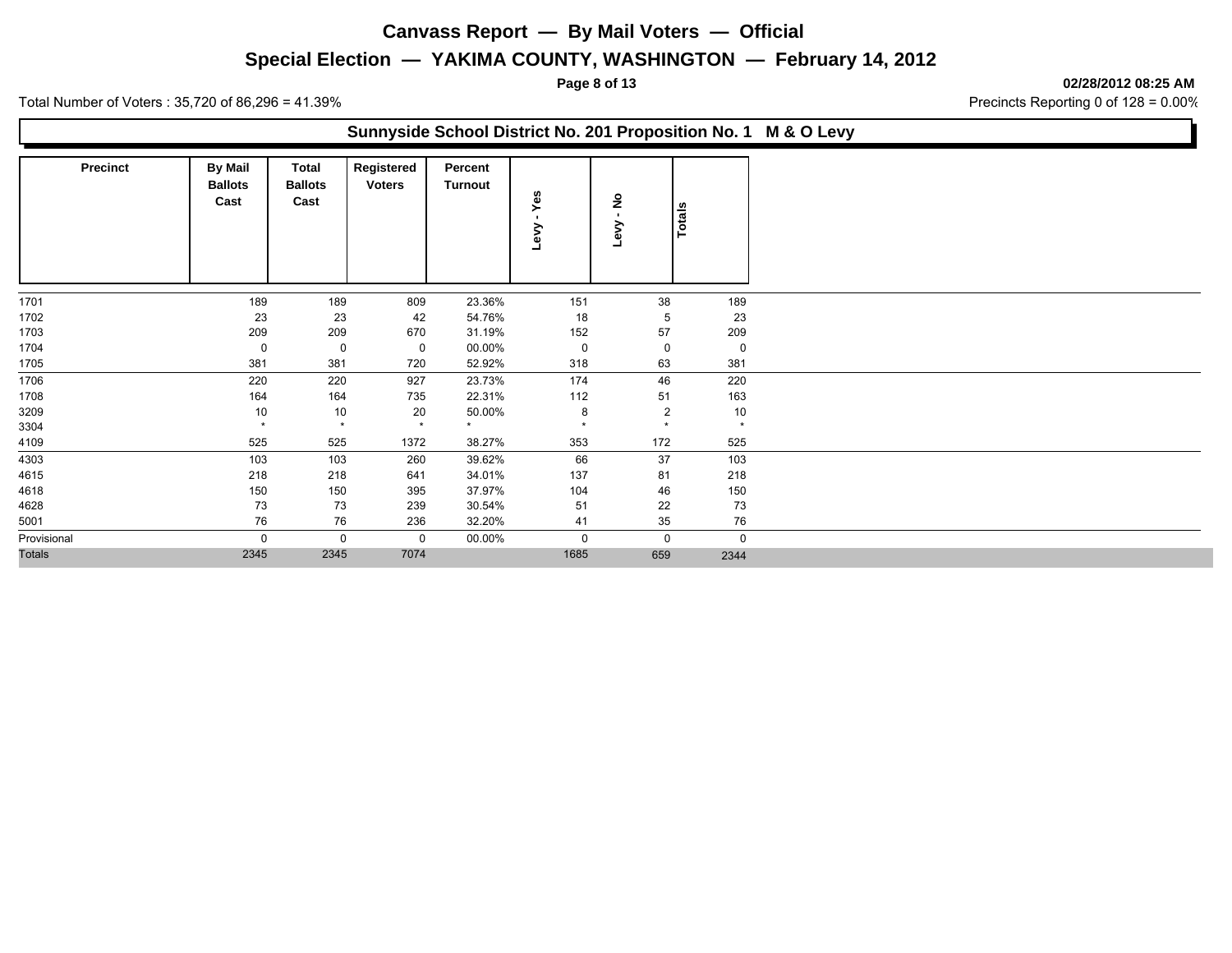### **Special Election — YAKIMA COUNTY, WASHINGTON — February 14, 2012**

**Page 9 of 13 02/28/2012 08:25 AM**

Total Number of Voters : 35,720 of 86,296 = 41.39% Precincts Reporting 0 of 128 = 0.00%

# **Highland School District No. 203 Proposition No. 1 M & O Levy**

| <b>Precinct</b> | <b>By Mail</b><br><b>Ballots</b><br>Cast | <b>Total</b><br><b>Ballots</b><br>Cast | Registered<br><b>Voters</b> | Percent<br>Turnout | Yes<br>Λeη  | ş<br>چ  | Totals      |
|-----------------|------------------------------------------|----------------------------------------|-----------------------------|--------------------|-------------|---------|-------------|
| 1901            | 123                                      | 123                                    | 343                         | 35.86%             | 83          | 40      | 123         |
| 3305            | $\star$                                  | $\star$                                | $\star$                     |                    | $\star$     | $\star$ | $\star$     |
| 3308            | 353                                      | 353                                    | 700                         | 50.43%             | 201         | 152     | 353         |
| 3904            | $\star$                                  | $\star$                                | $\star$                     | $\star$            | $\star$     | $\star$ | $\star$     |
| 4101            | 124                                      | 124                                    | 275                         | 45.09%             | 77          | 47      | 124         |
| 4104            | 225                                      | 225                                    | 584                         | 38.53%             | 132         | 92      | 224         |
| 4503            | 0                                        | 0                                      | 0                           | 00.00%             | 0           | 0       | $\mathbf 0$ |
| 4609            | 145                                      | 145                                    | 299                         | 48.49%             | 93          | 52      | 145         |
| 4626            | 19                                       | 19                                     | 40                          | 47.50%             | 9           | 10      | 19          |
| 4627            | 104                                      | 104                                    | 208                         | 50.00%             | 69          | 35      | 104         |
| 5010            | $\star$                                  | $\star$                                | $\star$                     | $\star$            | $\star$     | $\star$ | $\star$     |
| Provisional     | $\Omega$                                 | 0                                      | 0                           | 00.00%             | $\mathbf 0$ | 0       | $\mathbf 0$ |
| <b>Totals</b>   | 1099                                     | 1099                                   | 2462                        |                    | 669         | 429     | 1098        |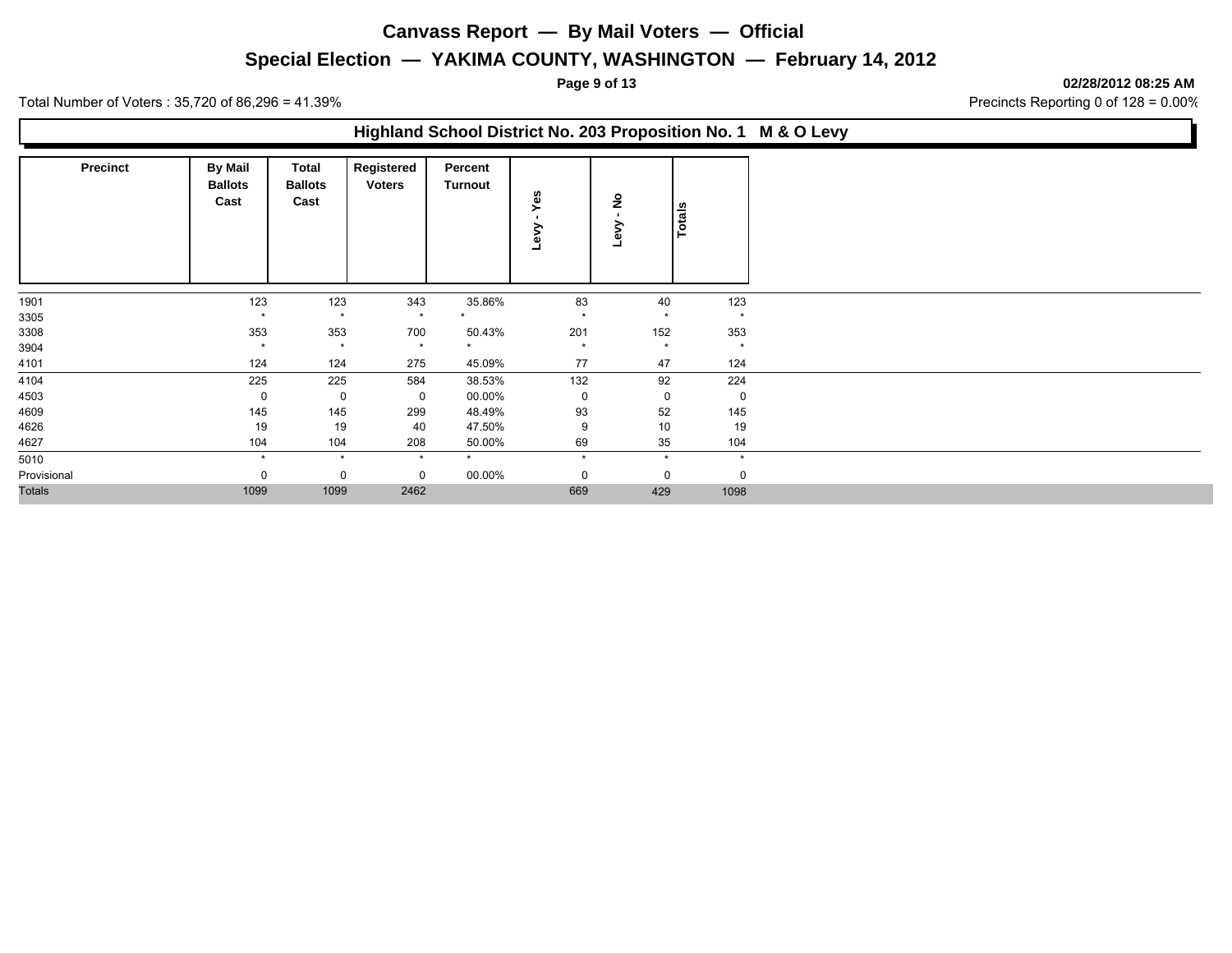### **Special Election — YAKIMA COUNTY, WASHINGTON — February 14, 2012**

**Page 10 of 13 02/28/2012 08:25 AM**

Total Number of Voters : 35,720 of 86,296 = 41.39% Precincts Reporting 0 of 128 = 0.00%

### **Granger School District No. 204 Proposition No. 1 M & O Levy**

| <b>Precinct</b> | <b>By Mail</b><br><b>Ballots</b><br>Cast | <b>Total</b><br><b>Ballots</b><br>Cast | Registered<br><b>Voters</b> | Percent<br><b>Turnout</b> | Yes<br>⋗<br>><br>$\omega$ | $\frac{9}{2}$ | Totals |
|-----------------|------------------------------------------|----------------------------------------|-----------------------------|---------------------------|---------------------------|---------------|--------|
| 0501            | 254                                      | 254                                    | 733                         | 34.65%                    | 176                       | 78            | 254    |
| 3002            | 69                                       | 69                                     | 248                         | 27.82%                    | 45                        | 24            | 69     |
| 3303            | 155                                      | 155                                    | 365                         | 42.47%                    | 97                        | 58            | 155    |
| 3902            | 138                                      | 138                                    | 351                         | 39.32%                    | 83                        | 55            | 138    |
| 4628            | 21                                       | 21                                     | 47                          | 44.68%                    | 12                        | 9             | 21     |
| Provisional     |                                          | 0                                      | 0                           | 00.00%                    | $\mathbf 0$               |               |        |
| <b>Totals</b>   | 637                                      | 637                                    | 1744                        |                           | 413                       | 224           | 637    |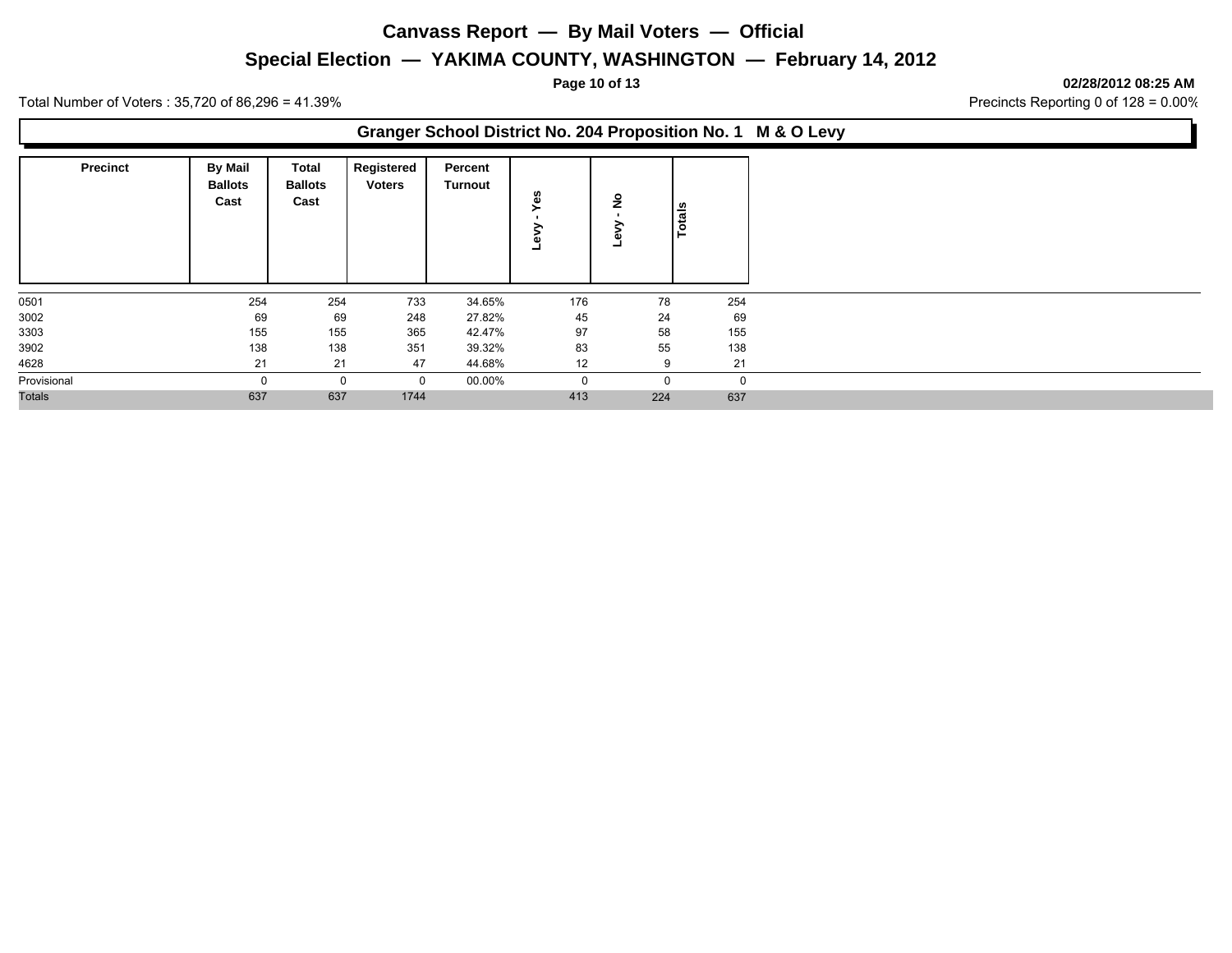### **Special Election — YAKIMA COUNTY, WASHINGTON — February 14, 2012**

**Page 11 of 13 02/28/2012 08:25 AM**

Total Number of Voters : 35,720 of 86,296 = 41.39% Precincts Reporting 0 of 128 = 0.00%

### **Zillah School District No. 205 Proposition No. 1 M & O Levy**

| <b>Precinct</b> | By Mail<br><b>Ballots</b><br>Cast | Total<br><b>Ballots</b><br>Cast | Registered<br><b>Voters</b> | Percent<br><b>Turnout</b> | w<br>Φ<br>C)<br>- | <u>ੁ</u> | otals |
|-----------------|-----------------------------------|---------------------------------|-----------------------------|---------------------------|-------------------|----------|-------|
| 2701            | 591                               | 591                             | 1252                        | 47.20%                    | 442               | 147      | 589   |
| 3311            | 635                               | 635                             | 1227                        | 51.75%                    | 399               | 236      | 635   |
| 4003            | 0                                 | 0                               | $\overline{2}$              | 00.00%                    | $\Omega$          |          |       |
| Provisional     | $\Omega$                          | 0                               |                             | 00.00%                    | $\Omega$          |          |       |
| <b>Totals</b>   | 1226                              | 1226                            | 2481                        |                           | 841               | 383      | 1224  |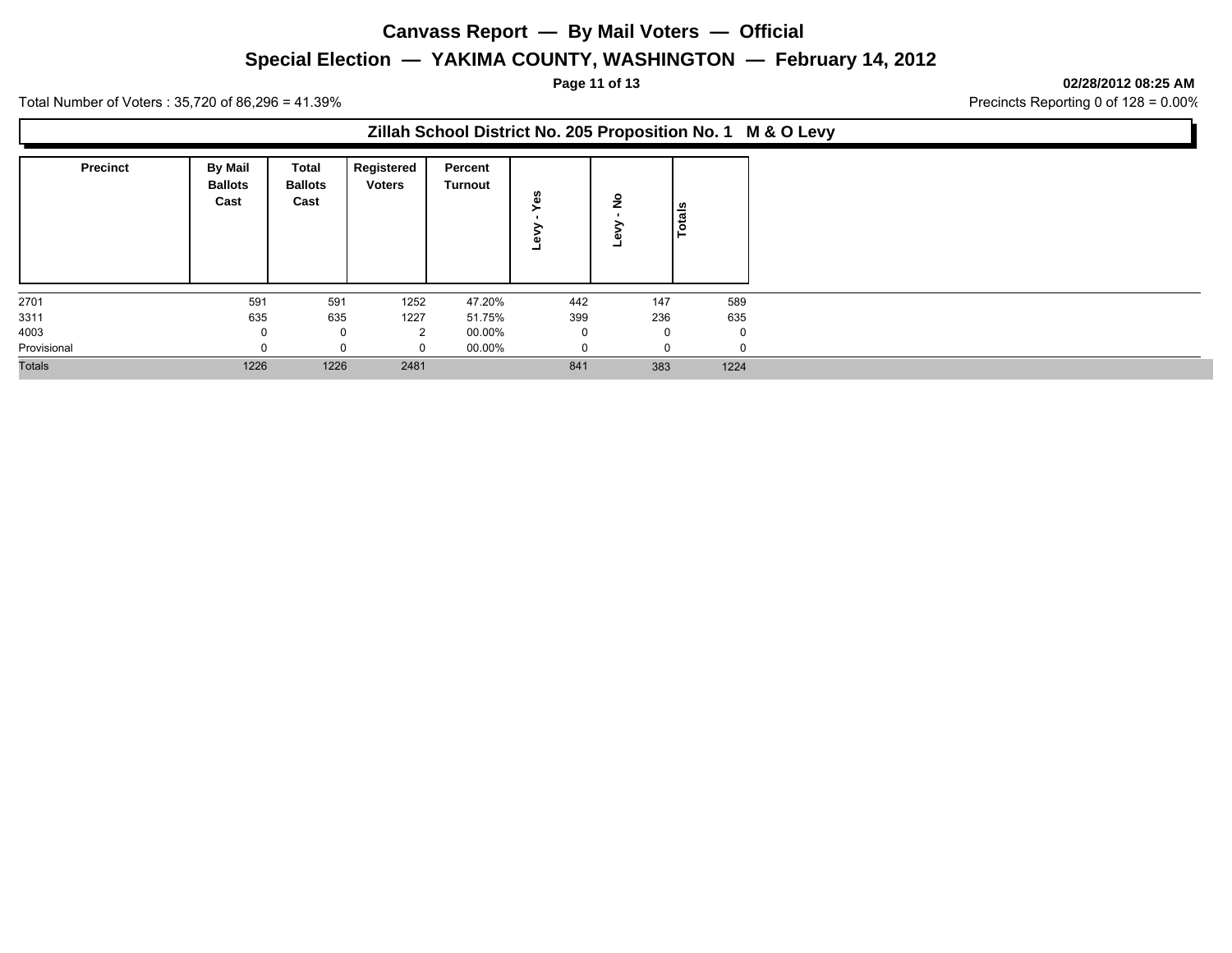### **Special Election — YAKIMA COUNTY, WASHINGTON — February 14, 2012**

**Page 12 of 13 02/28/2012 08:25 AM**

Ъ

|                 |                                          |                                        |                             |                           |             |                   |             | West Valley School District No. 208 Proposition No. 1 M & O Levy |
|-----------------|------------------------------------------|----------------------------------------|-----------------------------|---------------------------|-------------|-------------------|-------------|------------------------------------------------------------------|
| <b>Precinct</b> | <b>By Mail</b><br><b>Ballots</b><br>Cast | <b>Total</b><br><b>Ballots</b><br>Cast | Registered<br><b>Voters</b> | Percent<br><b>Turnout</b> | Yes<br>Levy | ۽<br>ڊ<br>Levy    | Totals      |                                                                  |
| 0154            |                                          |                                        |                             | 40.22%                    |             |                   | 37          |                                                                  |
| 0162            | 37<br>0                                  | 37<br>$\mathbf 0$                      | 92<br>$\mathbf 0$           | 00.00%                    | 18<br>0     | 19<br>$\mathbf 0$ | $\mathbf 0$ |                                                                  |
| 0163            | 348                                      | 348                                    | 624                         | 55.77%                    | 169         | 178               | 347         |                                                                  |
| 0169            | 87                                       | 87                                     | 145                         | 60.00%                    | 44          | 43                | 87          |                                                                  |
| 0179            | 794                                      | 794                                    | 1735                        | 45.76%                    | 407         | 386               | 793         |                                                                  |
| 0181            | 678                                      | 678                                    | 1325                        | 51.17%                    | 298         | 380               | 678         |                                                                  |
| 0182            | 831                                      | 831                                    | 1690                        | 49.17%                    | 392         | 438               | 830         |                                                                  |
| 0183            | 431                                      | 431                                    | 822                         | 52.43%                    | 226         | 205               | 431         |                                                                  |
| 0185            | 374                                      | 374                                    | 805                         | 46.46%                    | 196         | 178               | 374         |                                                                  |
| 0186            | 458                                      | 458                                    | 1217                        | 37.63%                    | 224         | 233               | 457         |                                                                  |
| 0187            | 364                                      | 364                                    | 726                         | 50.14%                    | 179         | 184               | 363         |                                                                  |
| 0188            | 403                                      | 403                                    | 893                         | 45.13%                    | 183         | 220               | 403         |                                                                  |
| 0189            | 297                                      | 297                                    | 613                         | 48.45%                    | 150         | 147               | 297         |                                                                  |
| 3003            | 24                                       | 24                                     | 51                          | 47.06%                    | 8           | 16                | 24          |                                                                  |
| 3004            | 17                                       | 17                                     | 25                          | 68.00%                    | 3           | 14                | 17          |                                                                  |
| 3205            | 891                                      | 891                                    | 1802                        | 49.45%                    | 379         | 511               | 890         |                                                                  |
| 3208            | $\mathsf 0$                              | $\mathbf 0$                            | 3                           | 00.00%                    | $\pmb{0}$   | $\mathbf 0$       | $\mathbf 0$ |                                                                  |
| 3301            | 315                                      | 315                                    | 701                         | 44.94%                    | 121         | 194               | 315         |                                                                  |
| 3605            | 583                                      | 583                                    | 1301                        | 44.81%                    | 206         | 377               | 583         |                                                                  |
| 4114            | 135                                      | 135                                    | 240                         | 56.25%                    | 47          | 88                | 135         |                                                                  |
| 4601            | $\star$                                  | $\star$                                | $\star$                     | $\star$                   | $\star$     | $\star$           | $\star$     |                                                                  |
| 4623            | 51                                       | 51                                     | 122                         | 41.80%                    | 17          | 34                | 51          |                                                                  |
| 4801            | 538                                      | 538                                    | 1118                        | 48.12%                    | 174         | 363               | 537         |                                                                  |
| 5003            | 398                                      | 398                                    | 902                         | 44.12%                    | 130         | 267               | 397         |                                                                  |
| 5010            | 99                                       | 99                                     | 185                         | 53.51%                    | 50          | 49                | 99          |                                                                  |
| 5014            | 332                                      | 332                                    | 741                         | 44.80%                    | 119         | 213               | 332         |                                                                  |
| 5020            | 78                                       | 78                                     | 123                         | 63.41%                    | 38          | 40                | 78          |                                                                  |
| Provisional     | 0<br>8569                                | $\mathbf 0$<br>8569                    | 0<br>18011                  | 00.00%                    | 0<br>3784   | $\mathbf 0$       | $\mathbf 0$ |                                                                  |
| Totals          |                                          |                                        |                             |                           |             | 4777              | 8561        |                                                                  |